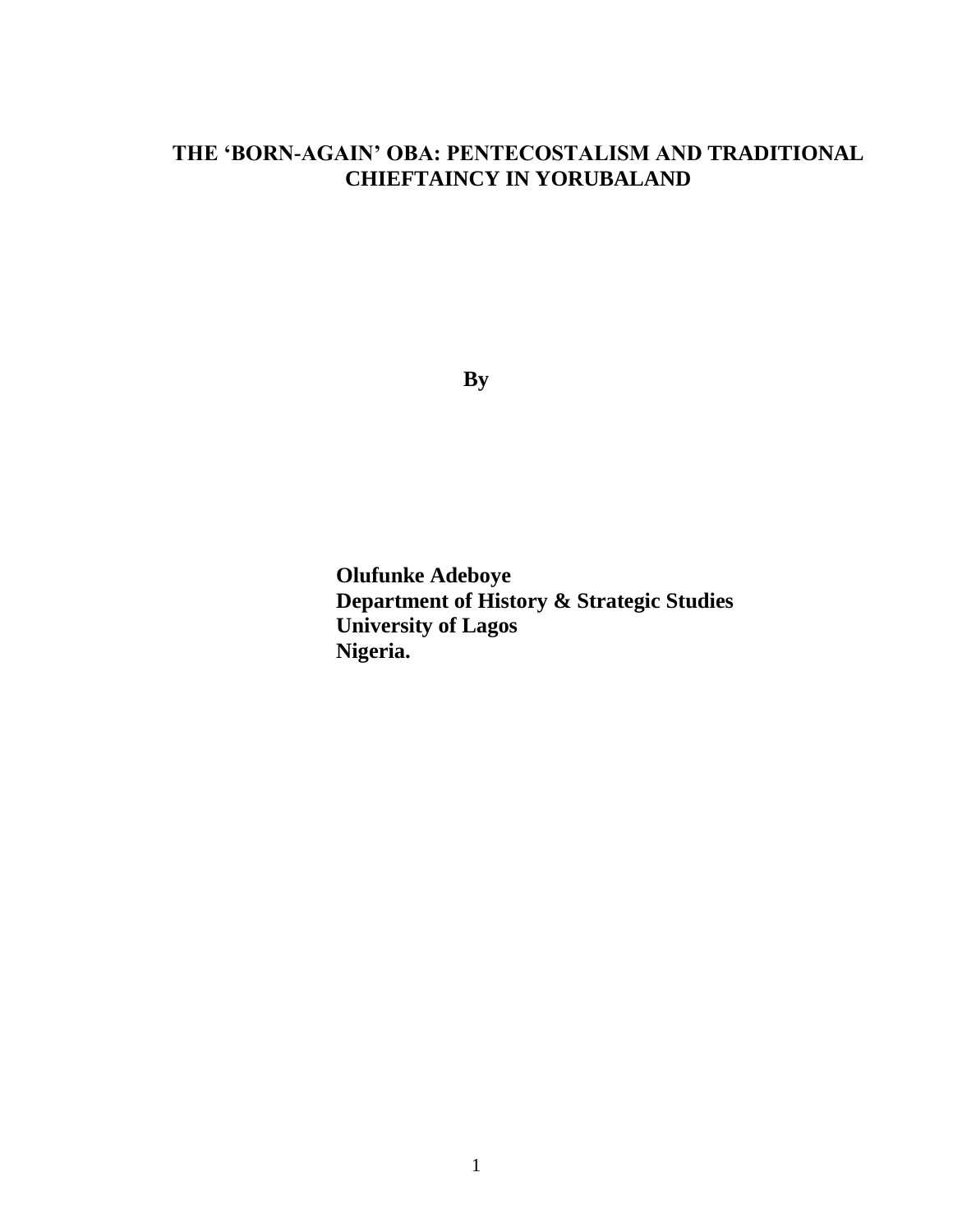# **THE 'BORN-AGAIN'** *OBA***: PENTECOSTALISM AND TRADITIONAL CHIEFTAINCY IN YORUBALAND.**

#### **Abstract**

*This article examines the remarkable phenomenon of 'born-again' obas in Yorubaland both in the colonial and post-colonial periods. It argues that while Pentecostal doctrine does not distinguish between 'faith' and 'cultural' conversion, such a distinction might have become pragmatic for many of these obas in order to avert communal crises. Those who remained rigid without the support of higher political authorities came up against serious brick wall in their respective domains. This study shows that the conversion of an oba goes beyond a personal change of religious affiliation, but raises questions of power relations and cultural hegemony. The article also highlights the intersection between conversion, modernity and development. It demonstrates how 'physical development' gradually became a principal parameter used to assess the performance of traditional rulers in post-colonial Nigeria, and how a high rating in this regard could mitigate hostilities provoked by an oba's 'born-again' stance. At the heart of this entire discourse is the contestation of power through religious or 'development' idioms.*

#### **Introduction**

On July 19, 2003, the fourteen-year rule of *Oba* Adara Aderiye, the *Olode* of Ode-Ekiti in Gbonyin Local Government Area of Ekiti State, Nigeria, suddenly came to an ignominious end. According to media reports, the *Oba* was beaten up by irate youths, stripped of his paraphernalia and later chased out of the town naked.<sup>1</sup> Shortly after this, traditional trees in strategic shrines in the town were cut, symbolizing his demise. The kingmakers then wrote the Ekiti State Government that the *Olode* had been deposed. Thereafter, the ruling house which had nominated him for the *oba*ship publicly disowned him. His offence was his refusal to participate in community rituals on account of his personal faith as a 'born-again' Christian.<sup>2</sup>

Similarly, in 2004, *Oba* Samuel Popoola Adelegan, the *Ogboni* of Ipole in Atakumosa East Local Government Area of Osun State was banished from his town after a twenty-two year rule. The refusal of the *Oba* to continue to appease the two major deities of the town (*Ogun* and *Owari*) following his spiritual "rebirth" infuriated his people. He was later reinstated after three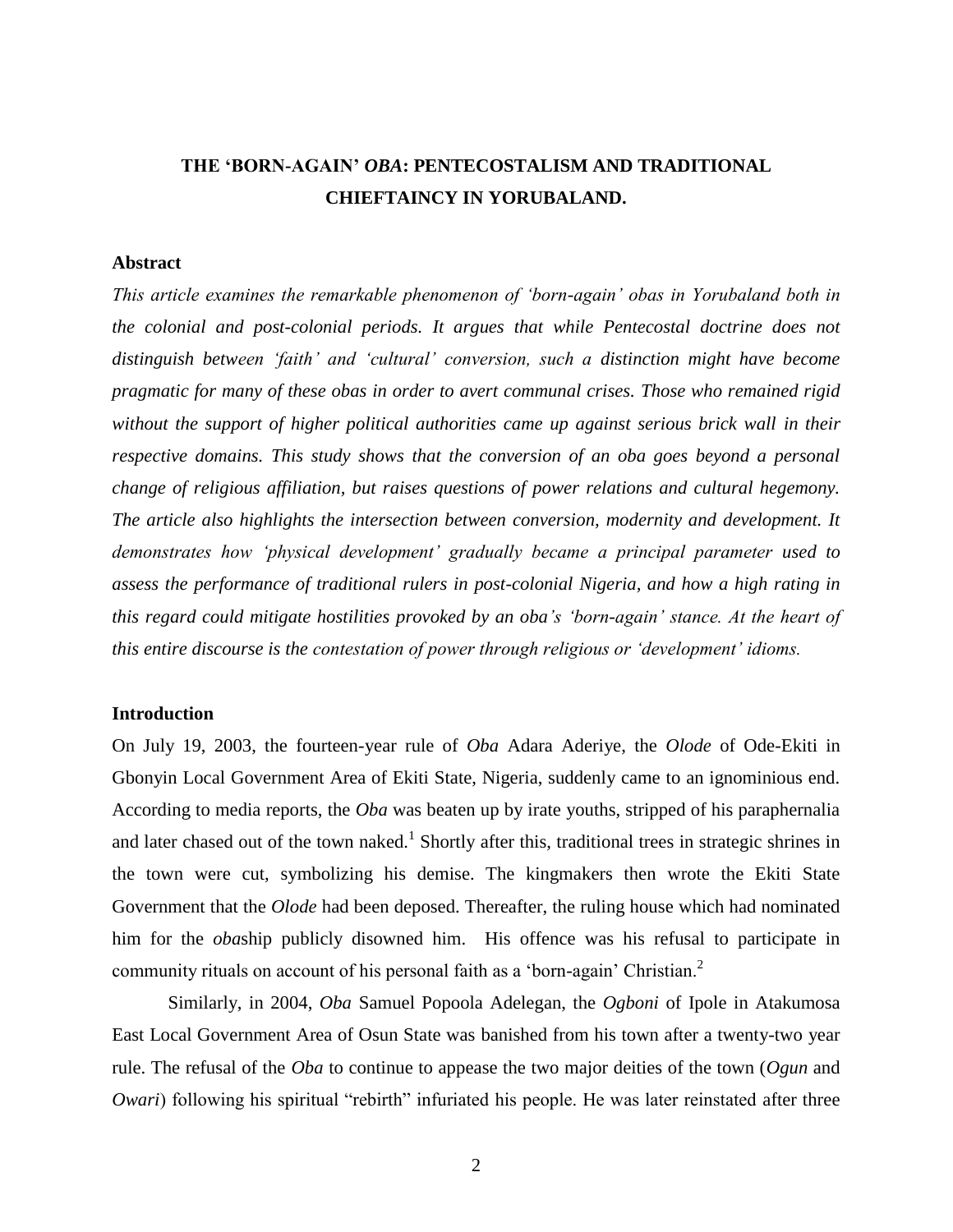years in exile by the state government in 2007 amidst continuing protest from the womenfolk. According to eye-witness reports, as he was about to re-enter the palace, "he opened his Yoruba Bible and repeatedly read Psalm 24 at all the entrances …. He also led a prayer session that lasted about fifteen minutes".<sup>3</sup>

The issues involved in these two examples may not have been as straightforward as presented above. Several factors must have interacted to create these tensions. No doubt, these *Obas*, at some point, became very unpopular in their respective towns. Perhaps, we should also ask questions about the quality of their rule, the amount of 'development' that the town witnessed during their tenure and their integrity as leaders. Meanwhile, the question of faith, interpreted here, not just as religious affiliation, but also as one of cultural hegemony and power relations remains at the heart of the crisis.

This paper is neither about the *Olode* of Ode nor the *Ogboni* of Ipole *per se*, but addresses the general experience of 'born-again' *oba*s in Yorubaland using several other cases to illustrate its major nuances. It sets out to contextualize and interrogate the phenomenon of 'bornagain' Yoruba *oba*s in the second half of the twentieth century. How were they able to simultaneously manage these two contradictory identities? The very idea of a 'born-again' *oba* appears to be incongruous with reality. The 'fanaticism' and 'extremism' of Pentecostals as well as their unbridled denunciation of other religious persuasions stand in sharp contrast to the tolerance and mediatory position which the royal fathers are expected to exemplify.

At the heart of this discourse are two vital issues. The first is the local perception of conversion. Does the community understand the conversion of its *oba* in much the same way as the latter does? How personal is the conversion experience for the *oba*? Does Pentecostal doctrine make any distinction between 'faith conversion' and 'cultural conversion"? Is it possible for the *oba* to retain a private Christian conscience and simultaneously abide by the demands of local traditions? What actually changes in the identity of the converted *oba*? How potent is the spiritual alternative of protection and power to which the new faith introduces the *oba*? Does the *oba* convert alone or with his courtiers? The second issue here is the intersection between development and modernity. At what point did development as a goal enter the Yoruba modernization project? What did development mean in the Yoruba context both in the colonial and post-colonial periods? How do we historicize the Yoruba concept of progress and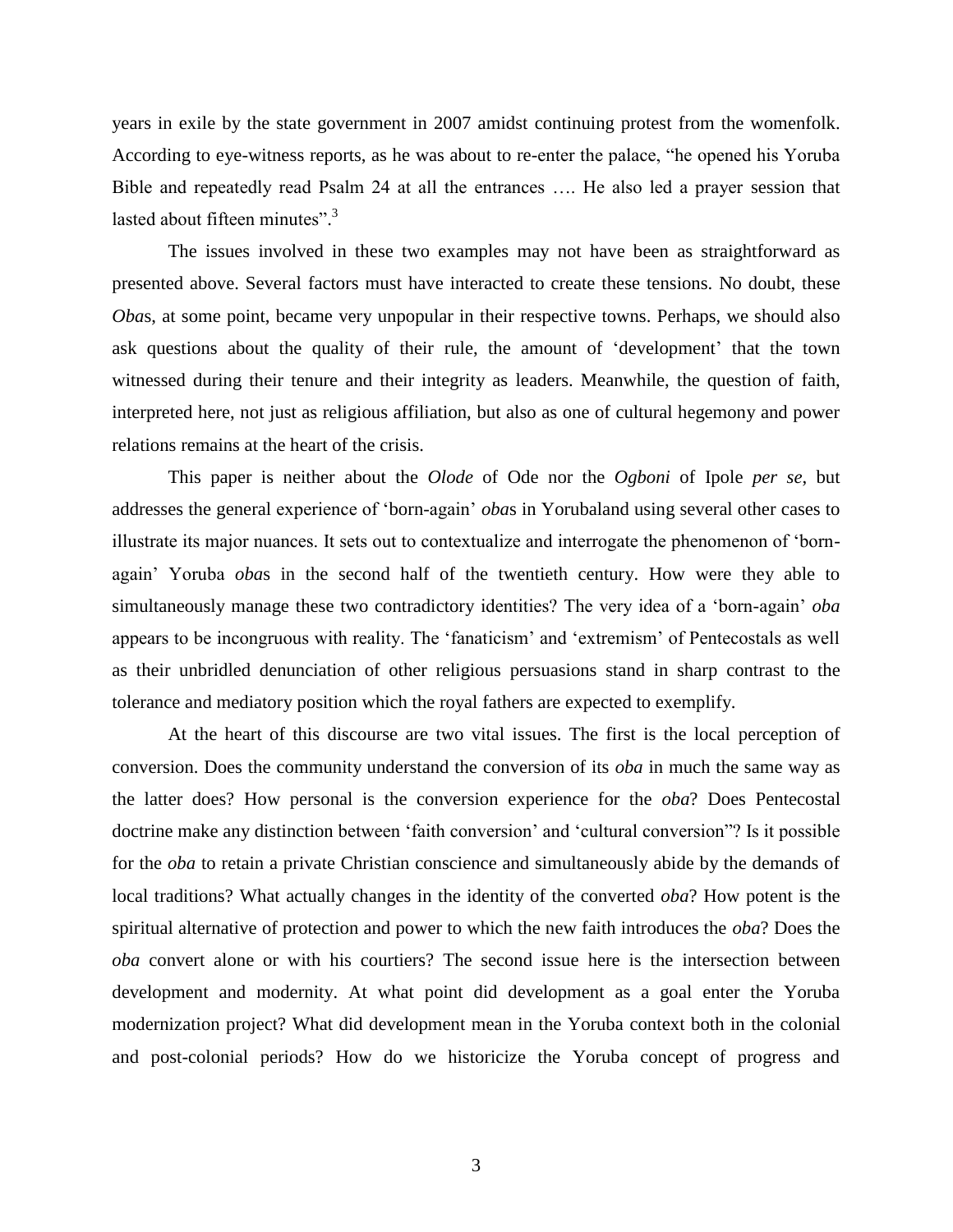development? How do these connect with Christianity? And how do all these concepts affect the political configuration of Yoruba communities?

In my attempt to find answers to these questions, I first create a backdrop by exploring the links between conversion, modernity and development, and also discuss briefly Nigerian Pentecostalism (its origins, development and contemporary forms). I then examine the reign of *Olubadan* I.B. Akinyele (1955-1964) as an example of an early Pentecostal in colonial Yorubaland who carried his beliefs into his office as *oba*. This is followed by a few post-colonial cases of 'born-again' *oba*s. This temporal comparison helps us appreciate the changes that have occurred not only in the general socio-political environment, but also within traditional religion and Pentecostal Christianity. This also illuminates how these changes have impinged on traditional institutions. The conclusion assesses the way in which the born-again *oba* attempted to resolve the incongruity between the two value systems.

### **CONVERSION, MODERNITY AND DEVELOPMENT**

A major issue at the heart of Christianity is conversion from a previous religious ideology. This issue of conversion has been discussed extensively by leading sociologists/anthropologists. According to J.D.Y. Peel, conversion has to do with a change of identity.<sup>4</sup> It is a change of a person's religious identification. This presupposes that individuals could have more than one religious affiliation. At conversion, the new religion is domesticated as indigenous traditions are woven around it. Studies of religious conversion have also addressed not only the private convictions of the individual convert, but also the manner in which the public (wider society) perceive and define such conversion (especially in the case of prominent figures) and how it is related to other socio-political issues. Michelle Gilbert's study of the sudden death of a Ghanaian Christian millionaire is a case in point.<sup>5</sup>

Another aspect of conversion is the fact that it is not always a hundred percent, spontaneous experience. Some aspects of the old order are always retained, as the convert simultaneously juggle "multiple and inconsistent interpretations of behaviours and events" much to the consternation of missionaries and other church leaders who consider such as syncretic.<sup>6</sup> This also demonstrates that conversion is a process and not a once-and-for-all event. And sometimes, this process may not even have been completed by the time the convert dies.<sup>7</sup> It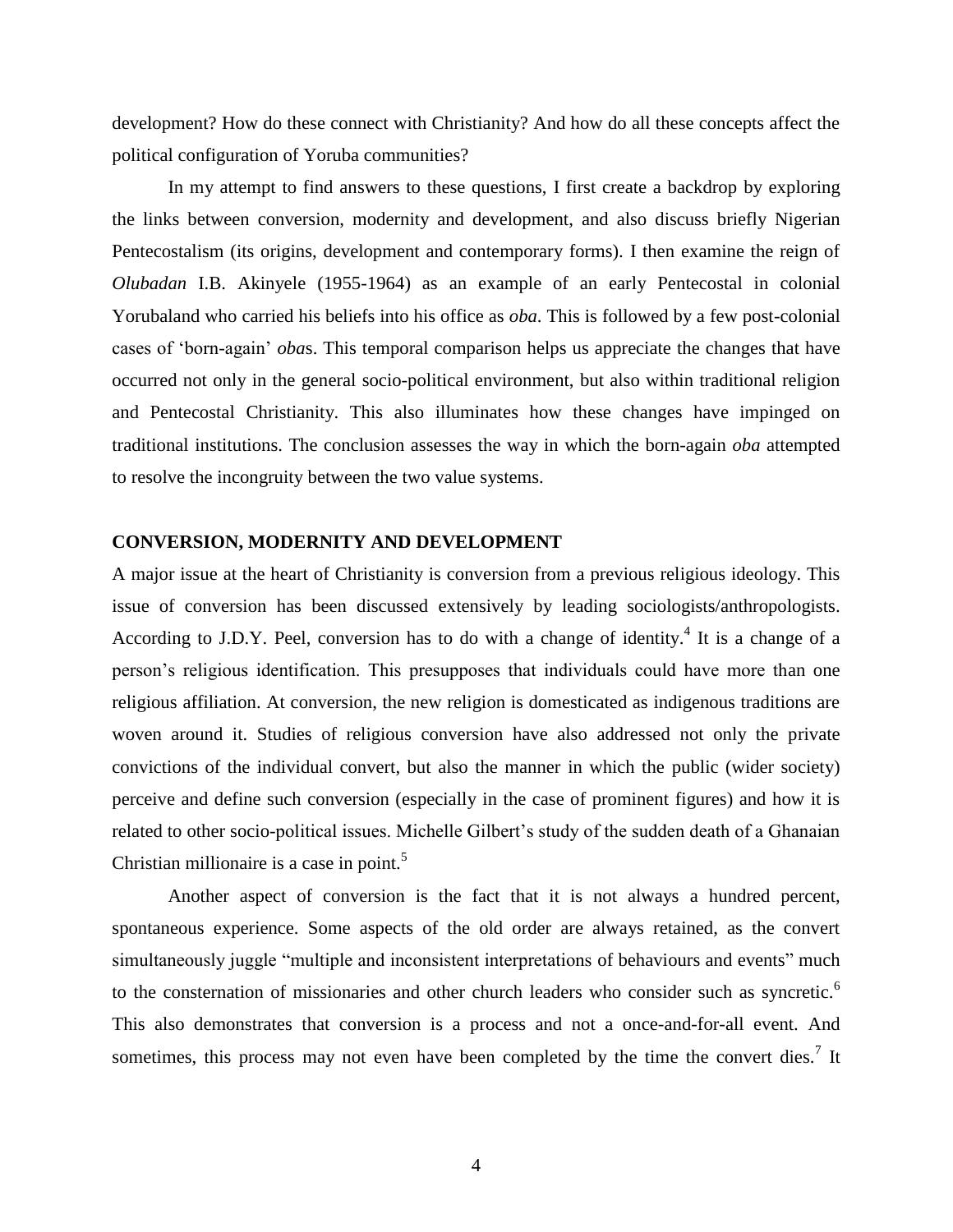involves a continuous negotiation and dialogue between the old order and the new religious ideology.

Moreover, empirical studies of specific conversions have shown that there are two sides to conversion experiences, both of which are very significant. The first is the internal or intrinsic aspect. This deals with personal faith and spirituality. This could also entail a form of spiritual empowerment. The second is the extrinsic aspect which deals with external considerations of power such as matters of economic dominance and strategy and other cultural benefits. While these two aspects resonate with the private/public dimensions of conversion mentioned above, they also underline the centrality of power in discourses of conversion. Emmanuel Akyeampong articulates this private/public dimension in his study of the conversion experience of 'Asantehene' Agyeman Prempeh I.<sup>8</sup> Prempeh's conversion was as much an intense spiritual experience as it was a socio-political strategy for survival. John Peel's study of the nineteenthcentury conversion of Kabaka Mutesa of Buganda also reveals an interplay of economic pragmatism and spiritual considerations.<sup>9</sup>

Closely related to this is the fact that conversion means different things to people at different times. For instance, to early converts in the Gold Coast, Christianity held the hope of socio-economic advancement through the acquisition of Western education and literacy skills. It was also a spiritual alternative which involved giving up a major source of protection by ancestors and deities and gaining biblical protection.<sup>10</sup> Peel's study of conversion to Islam and later Christianity among the Ijebu-Yoruba shows that power sought from the new religion was used to *supplement* rather than *replace* traditional sources.<sup>11</sup> However, as Western education became more readily and widely available in various African communities through secular, non-Christian means, the explanation for latter conversions needed to be sought elsewhere. This brings us to the connection between conversion and modernity.

Modernity means different things in different contexts. Within the colonial context, modernity has been described as a dangerous concept. Akyeampong argues that the colonizer "contrived to fracture modernity and present certain strands as a 'gift' to the colonized" who, in turn, was more concerned with appropriating its empowering aspects without provoking the ire of the latter.<sup>12</sup> Elsewhere, the empowering aspects of modernity embraced by colonized peoples have been characterized as 'progress' expressed as community-based development.<sup>13</sup> While progress among the Yoruba was understood locally as *ilosiwaju* (moving forward), development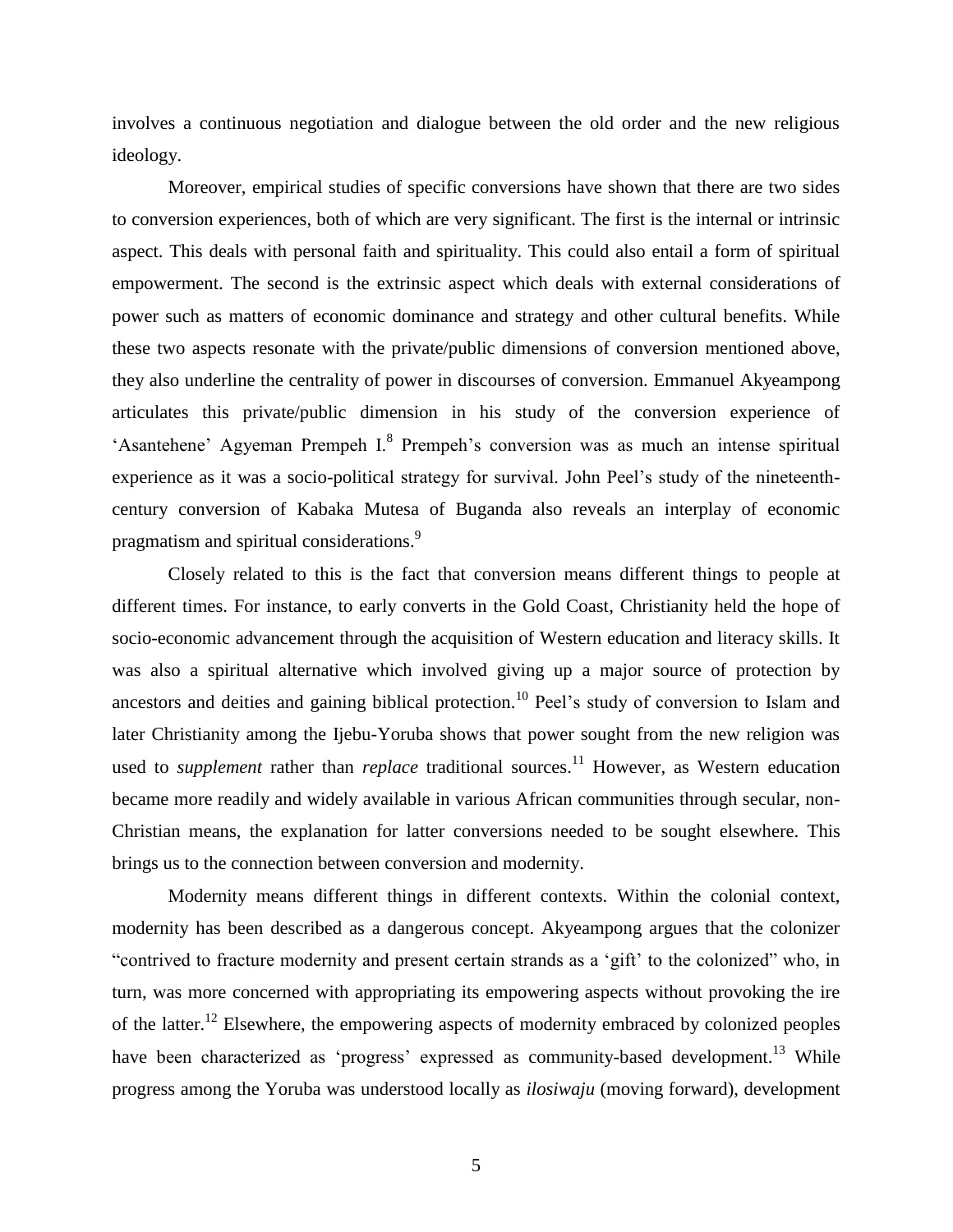was interpreted as *idagbasoke* (growing up). However, it must be noted that development has multiple meanings and implication depending on the context.<sup>14</sup>

During the colonial period, development was understood as *olaju* (enlightenment) by the Yoruba who saw education as a means of accessing the fruits of modernity through its empowering nature.<sup>15</sup> The connection between modernity and Christian conversion could thus be seen in the fact that the early local champions of this 'progress' or 'modernity' were Christians who had been converted and had acquired Western education. Christian convictions however, did not necessarily debar this elite from appropriating useful and empowering aspects of traditional life.

In the post-colonial context, especially with the failure of new African states as from the 1980s to provide basic amenities and meet the needs of the populace, the physical and economic dimensions of development became emphasized. Communities started to yearn for infrastructural development, provision of basic amenities, establishment of small-scale industries, and provision of employment opportunities for their youth. While it was clear to all that what was needed was 'participatory' development, which emphasized self-help, it was nonetheless expected that the *oba*s would play a crucial role in mobilizing the 'sons' and 'daughters' of their communities to actualize this through their town associations. Moreover, the *oba* was also expected to use his contacts to attract to his community the necessary help or largesse from relevant State and Federal authorities.

## **THE NIGERIAN PENTECOSTAL MOVEMENT**

Scholars have identified three overlapping phases in the history and development of the Nigerian Pentecostal movement.<sup>16</sup> The most notable of such scholars is Matthews Ojo whose work, the *End-Time Army*, remains the latest and most detailed account of Nigerian Pentecostalism.<sup>17</sup> However, Ojo prefers the term 'charismatic' to 'Pentecostal' and takes great pains to distinguish between the two. While this distinction addresses salient academic issues, it overlooks the fact that in practice, Nigerian Christians hardly draw a line between 'charismatics' and 'Pentecostals' except perhaps in the case of Catholic 'Charismatics'. Nevertheless, Ojo's observations and conclusions about the conduct and attributes of 'charismatics' are equally true of 'Pentecostals' too.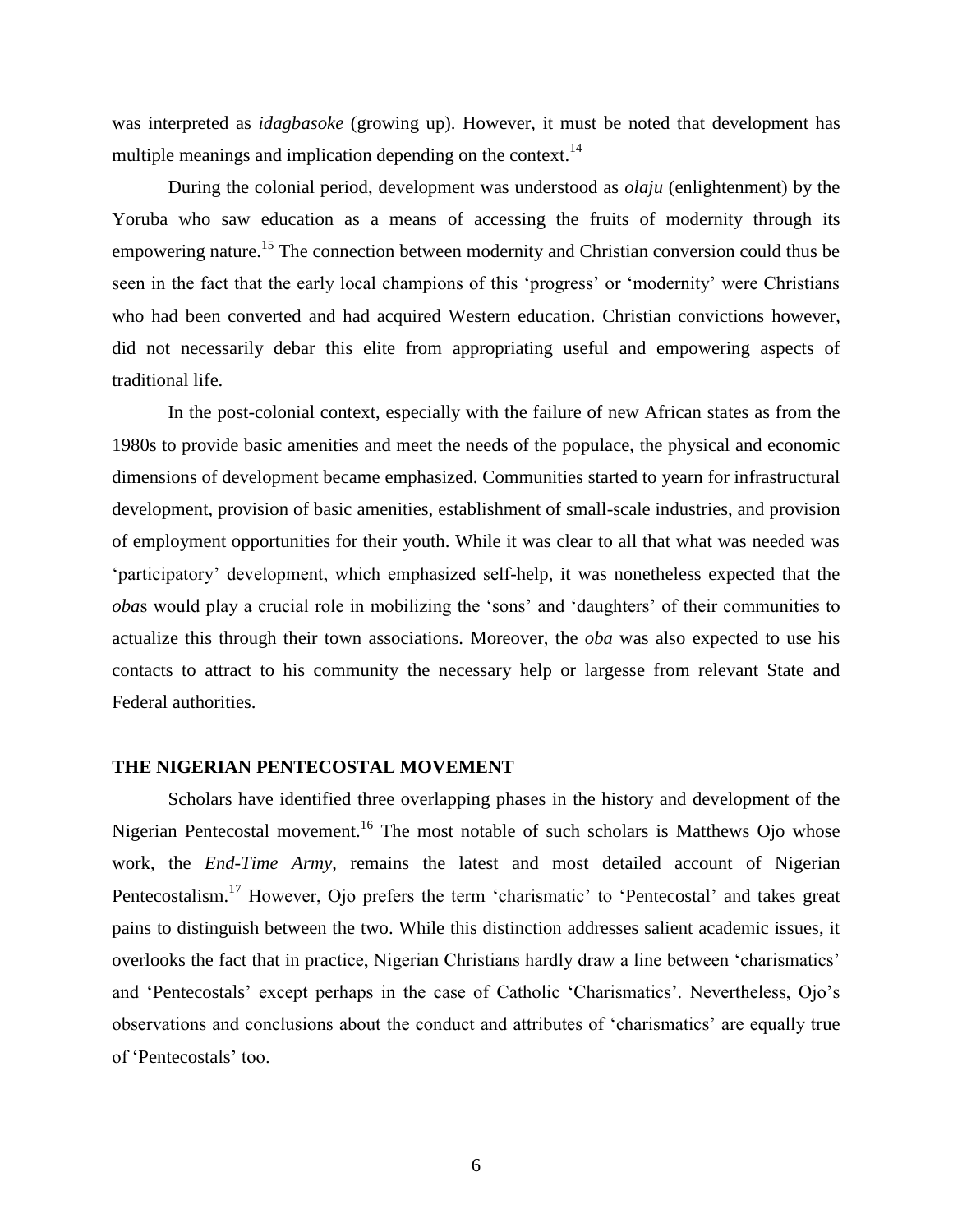The first phase in the history of Nigerian Pentecostalism could be dated from the 1930s (when the movement began) to the late 1960s.The antecedents of Nigerian Pentecostalism are unmistakably indigenous though it owed much of its later growth to external stimuli from the global Pentecostal movement. This indigenous origin is linked to the *Aladura* movement, which in the second decade of the twentieth century had no direct link with worldwide Pentecostalism ignited by the 1906 Azusa revival.<sup>18</sup> J.D.Y. Peel has written on the Western Nigerian *Aladura* movement and so its details need not bother us here, but a brief summary might be given.<sup>19</sup> The *Aladura* was a prayer-marked movement led by individual prophets who claimed to have seen heavenly visions and received the divine call. Their activities included fervent prayers, spirit possession and public evangelism. They were organized first as small groups such as the 1918 Ijebu-Ode prayer movement which sought a spiritual solution to the influenza epidemic.<sup>20</sup> There were also *Aladura* churches such as the Cherubim and Seraphim Church established in 1925, the Church of the Lord founded in 1929 and the Celestial Church of Christ established much later in 1947.<sup>21</sup> Meanwhile there were also parallel 'pentecostal' manifestations elsewhere in Nigeria such as the revival led by Garrick Sokari Braide in the Niger Delta in the 1910s.<sup>22</sup> Later *Aladura* revivals included the meetings led by Joseph Ayo Babalola in Ilesha in the 1930s.<sup>23</sup>

This local *Aladura* movement eventually came in contact with external Pentecostal influences represented by the American Faith Tabernacle in 1920, and the British Apostolic Church in  $1931<sup>24</sup>$ . The rise of the Christ Apostolic Church in the early 1930s which incorporated diverse Pentecostal manifestations such as intense prayers, fasting, divine healing, glossolalia, and biblical inerrancy thus marked the establishment of Nigerian Pentecostalism. As more indigenous Pentecostal bodies sprang up, foreign Pentecostal ministries also found their way into the country. These included the Assemblies of God (1940), the Full Gospel Apostolic Church (1949), and the Foursquare Gospel Church (1955). In the 1960s several American evangelists such as Billy Graham and T.L. Osborn also came to conduct mass meetings in Nigeria.<sup>25</sup>

The second phase, which spanned the 1970s and the 1980s, saw the rise of interdenominational Campus Fellowships where university students were actively mobilized to champion the Pentecostal message of holiness, biblical inerrancy and Holy Spirit Baptism. This, according to Ojo marked the advent of what he calls the 'charismatic' movement, which he characterized as being predominantly a 'religion of the youth'.<sup>26</sup> The leaders of this second phase were university graduates who initially operated within para-church fellowships until the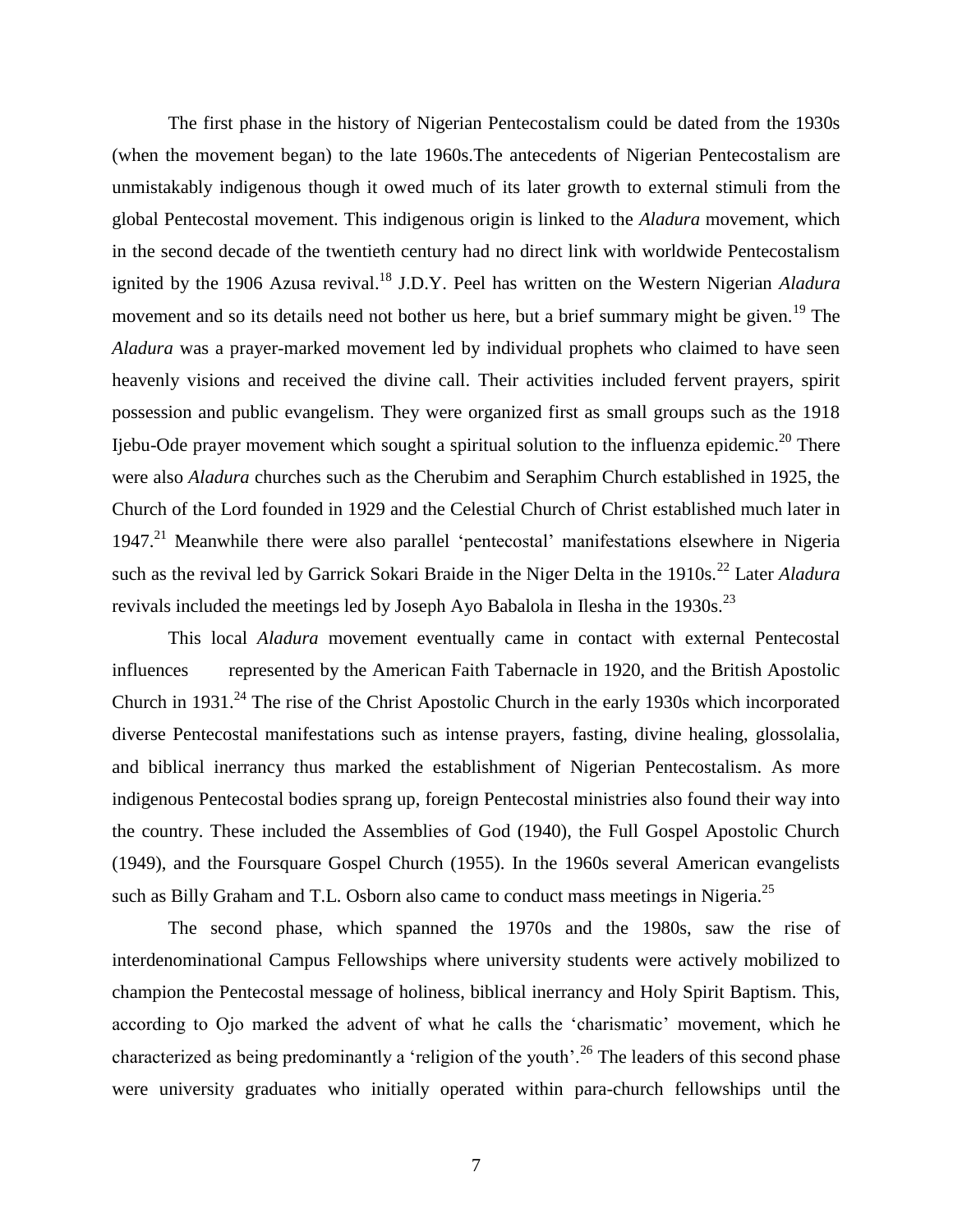movement later became routinized. A classic example of such groups is the Deeper Life Christian Ministry founded by W.F. Kumuyi, which later metamorphosed into the Deeper Life Bible Church.<sup>27</sup>

The third phase is the contemporary period, which could be dated from the early 1990s till date. This period has witnessed an explosion in the Pentecostal movement. Some of the new churches established include the Redeemed Evangelical Mission, Winners' Chapel, Word of Life Bible Church, Mountain of Fire and Miracles Ministries, Christ Embassy and others that have been very aggressive in the Nigerian Pentecostal terrain. The Pentecostal movement also became more visible and vocal due to its appropriation of media technology for proselytization. The leaders of this new wave are young upwardly mobile professionals, whose evangelistic efforts have been enhanced by the appropriation of modern marketplace techniques. Moreover, the classical 'holiness doctrine is gradually being jettisoned in favour of the 'faith gospel' of prosperity and healing.<sup>28</sup> While newer churches are constantly springing up, older churches (such as the Redeemed Christian Church of God) are also expanding and incorporating aspects of the neo-Pentecostal movement. The oppressive military regimes of the 1990s under General I.B. Babangida (1985-1993) and General S. Abacha (1993-1998), coupled with an impoverished economy and breakdown of State amenities made the promise of empowerment, healing and prosperity made by the Pentecostal churches particularly appealing to many Nigerians who flocked to them.

Moreover, the explosion witnessed by the Pentecostal movement in the last quarter of the twentieth century was not peculiar to Nigeria. In fact, it is an ongoing global phenomenon, particularly noticeable in North America, Latin America, Asia, and other parts of Africa. Again, what makes the Pentecostal message to be so appealing to the local population is that it satisfies the quest in them for survival and fulfillment in a hostile world. At the level of the individual, the Pentecostal appeal translates to fulfilling personal spiritual experiences. This spiritual satisfaction motivates and inspires men and women who in turn give the movement its unusual vitality. In Nigeria, members of the Pentecostal movement are called 'born-again'. This term is derived from the Bible (John 3:7) and it describes the salvation experience in which the believer is said to have had a 'new birth' that marks his redemption from sin and his spiritual transformation. However, this term became popularized only in the last quarter of the twentieth century. The standard of conduct expected from 'born-again' Christians is very high. Among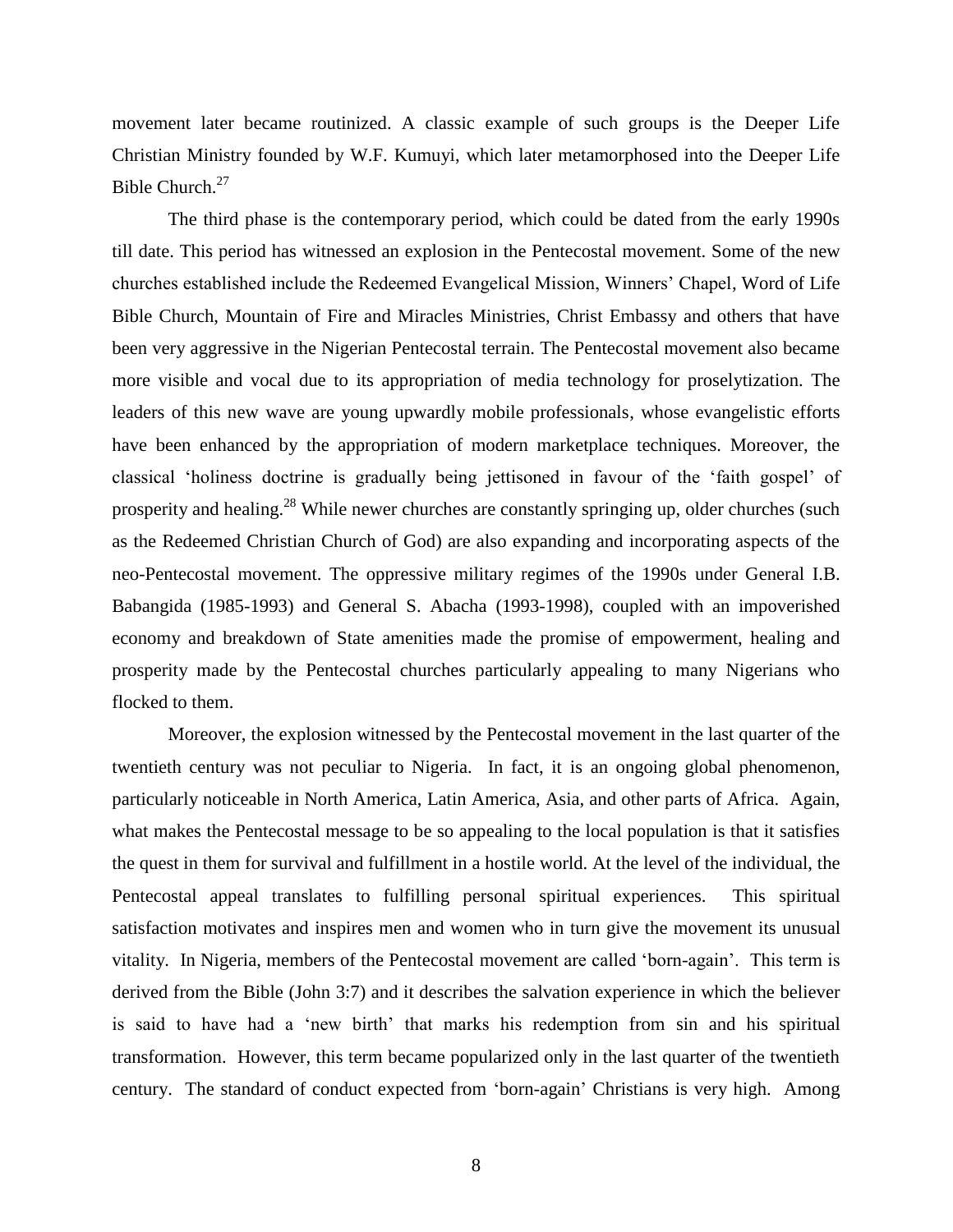other things, they are to live holy and righteous lives, to be above reproach in their businesses, to work hard, and be shinning examples to others around them. They are to break away from their past lives, shunning idolatry and all traditional rituals and embrace a new life in Christ. They are also to aggressively evangelize the world, 'making disciples of all nations', starting from their immediate communities.

In all these, the born-again Christian is not to compromise his faith with the world by lowering his Christian standards. At first, these 'born-again' were drawn from the lower classes but with the popularization of Pentecostalism in the closing decades of the twentieth century, many professionals, middle class groups and some of the upper ruling class became 'converted' too. In the case of the latter, quite a number of them chose to remain secret disciples like the biblical 'Nicodemus' and decided not to publicize their conversion.<sup>29</sup> Conversions to Pentecostalism were not always from traditional religion and Islam, but also from mainline Christianity. By the last quarter of the twentieth century, members of the Pentecostal community had blacklisted the *Aladura* pioneers due to their accommodation of certain traditional religious practices. Those *Aladura* Churches were now derisively labeled as 'white-garment' Churches, and their members needed to become 'born-again' and join other Pentecostal Churches for them to be accepted as part of the Nigerian Pentecostal community. Thus by the end of the century the Pentecostal message itself had witnessed a 'rebirth' (i.e. redefinition) and had cut across all social categories, namely, the rich and poor, illiterate and educated, artisans, petty traders and professionals, the ruling elite and the masses, and of course, our main subjects here, the traditional rulers.

## **YORUBA** *OBAS* **AND PENTECOSTALISM**

#### *Traditional Approach to Religion: The Yoruba Ideal*

Traditionally, Yoruba rulers were expected to be broad-minded and accommodate all shades of opinions and beliefs in their domain as long as these were not inimical to the progress and development of the community. Even where a ruler was a devotee of a particular cult, he was expected to still tolerate other religious groups. In fact, he was expected to actively participate in the worship of those divinities considered to be crucial to the well being of the community i.e. the tutelary gods and goddesses. Moreover, in ancient Yoruba towns and villages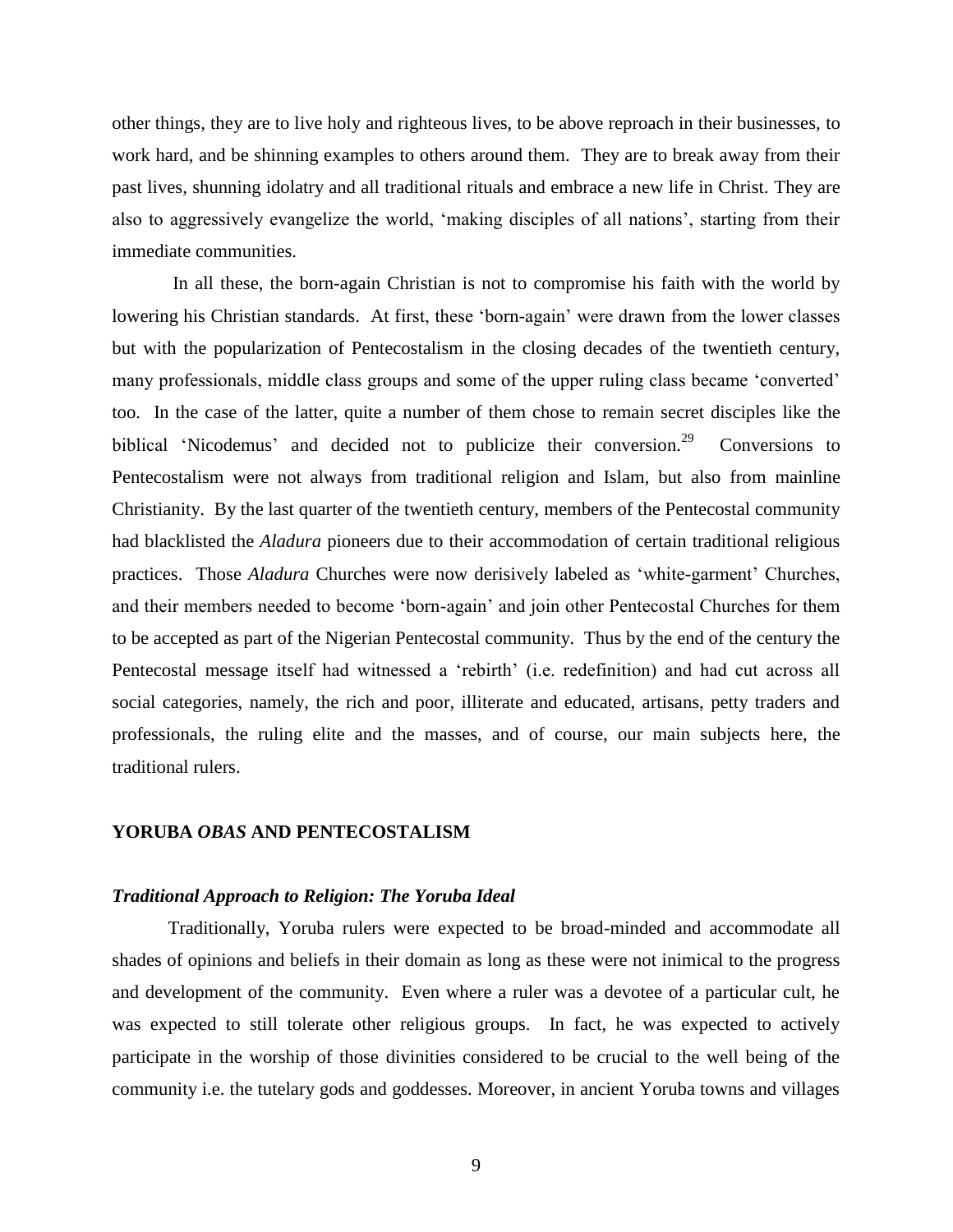the rulers had to be initiated, and were actively involved in the royal cult and other rituals associated with the throne and the office of the ruler. The office of the traditional ruler was therefore a highly ritualized one. In pre-colonial times, Yoruba kings were not just devotees of particular cults, but in their own rights were sometimes even portrayed as 'gods'. Their appellation then was '*Alase, Ekeji Orisa*' (Possessor of *ase* [sacred authority], second only to the gods).<sup>30</sup>

In the words of Bolaji Idowu: "when the cult becomes of town-wide significance, the head of the town assumes the position of *Pontifex Maximus*. A paramount Yoruba clan-head is virtually a priest-king because he is regarded as "divine in consequence of his scepter, which is derived from the divinity to whom he is viceregent".<sup>31</sup> This was particularly true of rulers of large kingdoms like Oyo and Ile-Ife. Such kings actively sought to maintain their ritual influence and spiritual authority, and of all the Yoruba states, Ile-Ife was the spiritual head, presenting an array of divinities and cults while its ruler, the *Ooni* was seen as a demi-god possessing great spiritual powers, and was patronized far and wide by other rulers seeking power and protection.

The advent of colonialism dealt a serious blow to the mystique and aura associated with the divine authority of *oba*s. The inability of the *oba*s to ward off colonial conquests and maintain their own sovereignty, clearly attest to this. Moreover, even the most ritualized kingship became subordinated to colonial administrators, who were 'common men and strangers' backed by the full weight of British power and authority. The introduction of Christianity also undermined the hold of traditional religion in Yoruba communities. Pentecostalism was particularly non-compromising in its denunciation of traditional religious practices, and community rituals, making it sacrilegious for any born-again believer to still promote or participate in such activities under any guise whatsoever. However, despite this seeming paradox certain traditional rulers became born-again.

## *Olubadan I. B. Akinyele 1955-1964: A Colonial Example*

Isaac Babalola Akinyele was a prominent member of the educated elite in Ibadan before he joined the traditional chieftaincy hierarchy. He had a long career in the Native Authority from 1903-1920 first as Clerk, then Secretary to the Ibadan Council and later as its Treasurer. He was a member of Saint Peters Anglican Church Aremo, Ibadan, before he became exposed to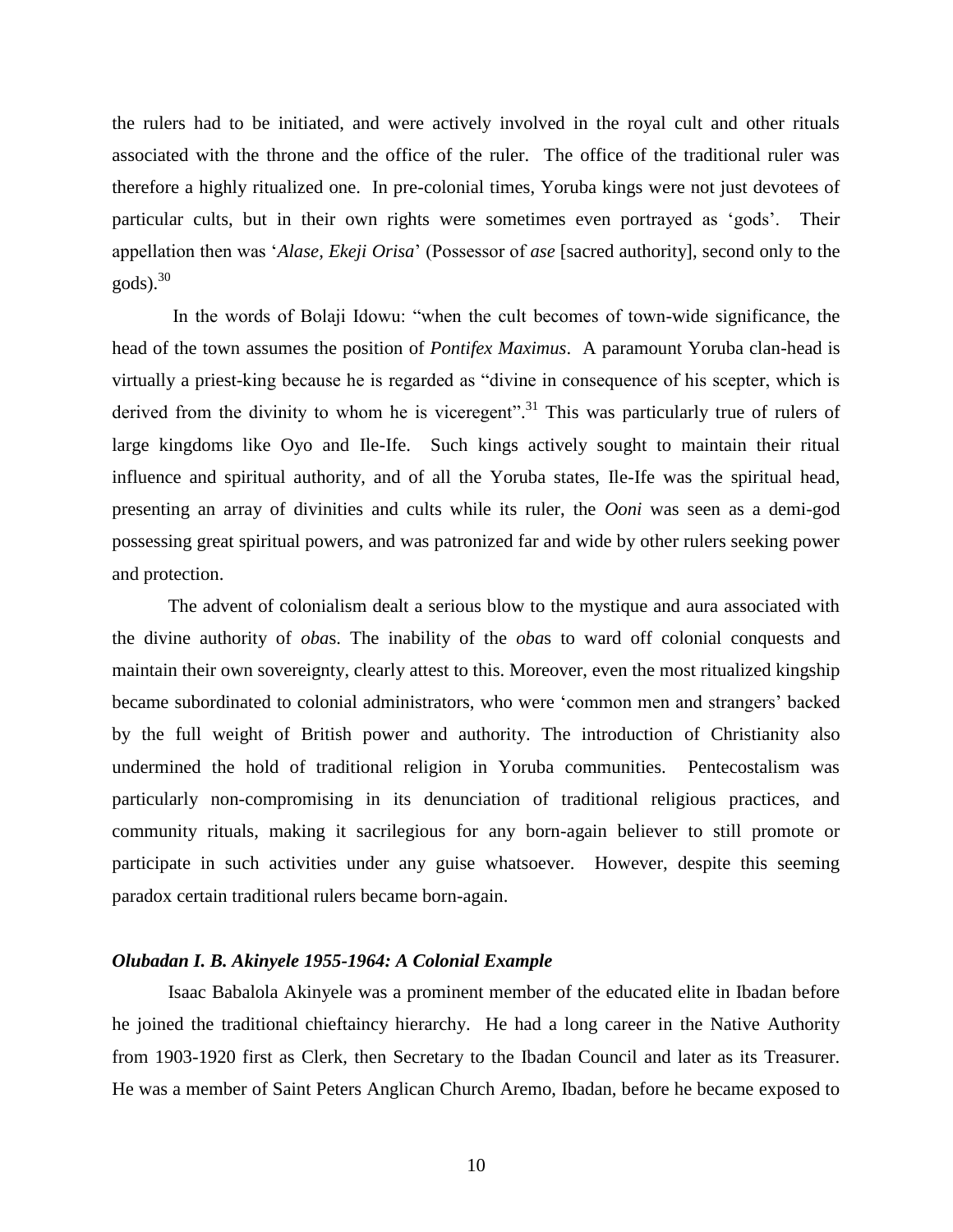the doctrines of the Faith Tabernacle in 1925. It was probably at this time that he had the salvation experience equivalent to being 'born-again' of later years. He so much believed in the Faith Tabernacle doctrines of holiness, prayers and emphasis on the supernatural that he was also preaching them to the local farmers in his farm at Akinke Village, fifteen miles to the South east of Ibadan.<sup>32</sup> When the Faith Tabernacle was to give way to the Christ Apostolic Church, the wave of revival activities took place under the patronage of I.B. Akinyele in the 1930s. He was thus one of the early leaders of the Christ Apostolic Church. This revival penetrated Ibadan farms especially Akinyele's own farms at Akinyele market, Akinke and Igbo Elerin. He nurtured the Christ Apostolic Church in these areas by visiting them regularly from the city as a Pastor when his duties as a chief in Ibadan permitted.<sup>33</sup> Although Akinyele's conversion predated his chieftaincy career, those were times when the Pentecostal movement was still unfolding and had not yet become popular. Therefore he could not be said to have taken up Pentecostalism for any extrinsic reason. For him, the intrinsic aspect of conversion was paramount and he made no secret of his religious affiliation as the rest of this account shows.

He got his first chieftaincy title in 1936 as *Lagunna Balogun*. <sup>34</sup> This was a junior title in the Ibadan chieftaincy hierarchy and from there he gradually climbed to the top through automatic promotions. As a chief, I.B. Akinyele was instrumental to the conversion of a few other members of the ruling elite, and he had a reputation of being an uncompromising Pentecostal.<sup>35</sup> This attribute could be illustrated by the 1953 case when he was to be made the *Balogun* of Ibadan. The *Balogun* title was a war title, and in pre-colonial times, the *Balogun* was the most senior warlord who led many of the Ibadan military campaigns. Naturally, many rituals were associated with the office and the pre-colonial *Balogun*s in Ibadan were characterized by their use of *Oogun* (charms or native medicine). *Balogun* Ajayi Ogboriefon (1871-1879), for instance, accumulated so much charms that a line in his *oriki* (praise poem) describes him as *'A b'oogun gb'oogun pon'* (the one with overlapping charms). Although there were no more wars in the twentieth century, the *Balogun* title, of all Ibadan chieftaincies, remained the most ritualized. The *Balogun* was expected to keep the Ibadan war ensign; *Opa Balogun* (in form of a staff) which had to be 'appeased' periodically with certain prescribed sacrifices and other rituals. 36

Therefore when I.B. Akinyele was to be made *Balogun*, not only did he kick against the installation rituals, he also refused to accept custody of the *Opa Balogun*. This raised a lot of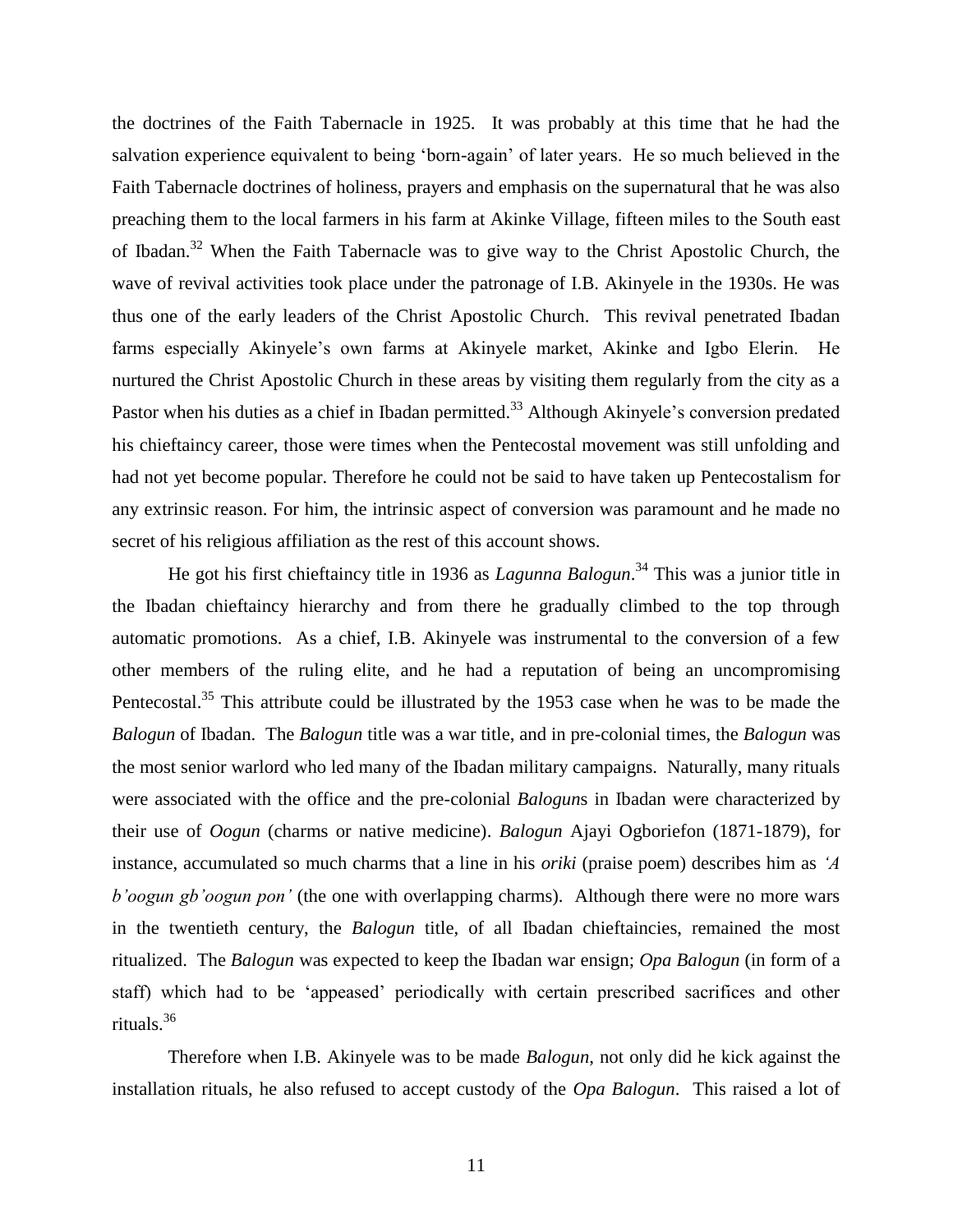dust because the war ensign was the symbol of the office. Without it, the *Balogun* had no authority. In fact, it was unheard of in Ibadan that a prospective *Balogun* would despise the war ensign. Eventually, the town allowed Akinyele to make a silver substitute, which was presented to him during his installation. The new staff was 'powerless' in the eyes of the people and this further de-mystified the office of the *Balogun*, and indeed the other traditional chieftaincies because the *Balogun* title was next in line to the *Olubadan*, the head chief.

It was thus not easy for Akinyele to ascend to the *Olubadan*ship in 1955 when it was his turn to do so. A serious opposition was mounted against him by a few of the other chiefs in alliance with some local politicians. The issue became heavily politicized. Before this time Akinyele had been a supporter of the regional party, the Action Group, whereas the Ibadan Council was controlled by the N.C.N.C. (National Council of Nigeria and the Cameroons), a rival party. The plan of Akinyele's 'enemies' was to install another chief, Bello Akinyo as *Olubadan* instead of him. As a matter of fact, Adegoke Adelabu, Chairman of the Ibadan Council and an N.C.N.C. stalwart, actually attempted this on February 12, 1955 but was overruled by the British Resident who announced that government recognition of Akinyele was "final, irrevocable and in accordance with the law [and that] any other installation is bogus and anybody taking part in it exposes himself to the risk of prosecution".<sup>37</sup> On February 18, Akinyele was duly installed as the *Olubadan* and the opposing chiefs were later reconciled to him.

This did not end Akinyele's travails. He faced very fierce criticisms and suffered a lot of ridicule from N.C.N.C. politicians who used the press to mock his religious activities. *The Southern Nigeria Defender,* a mouthpiece of the N.C.N.C. was relentless in pouring invectives on the *Olubadan*. <sup>38</sup> His political detractors felt that if he insisted on mixing with all categories of people under the guise of evangelizing them, and at the expense of his palace duties, then they too had a right to withhold their respect from him. So many people could not understand why *Olubadan* Akinyele would still insist on going to preach at open-air meetings despite his exalted status as the ruler of Ibadan, the capital of the Western Regional government and the most populous indigenous city in West Africa.

Until his death in 1964, *Olubadan* Akinyele held on to the doctrines of the Christ Apostolic Church. One of such was the belief in divine healing. Hence the Church was locally referred to as '*Ijo Olomi-tutu*<sup>39</sup> (the cold water Church) while the entire C.A.C. phenomenon was called '*esin ma-loogun'* (the religion that is against the use of medicine).<sup>40</sup> He popularized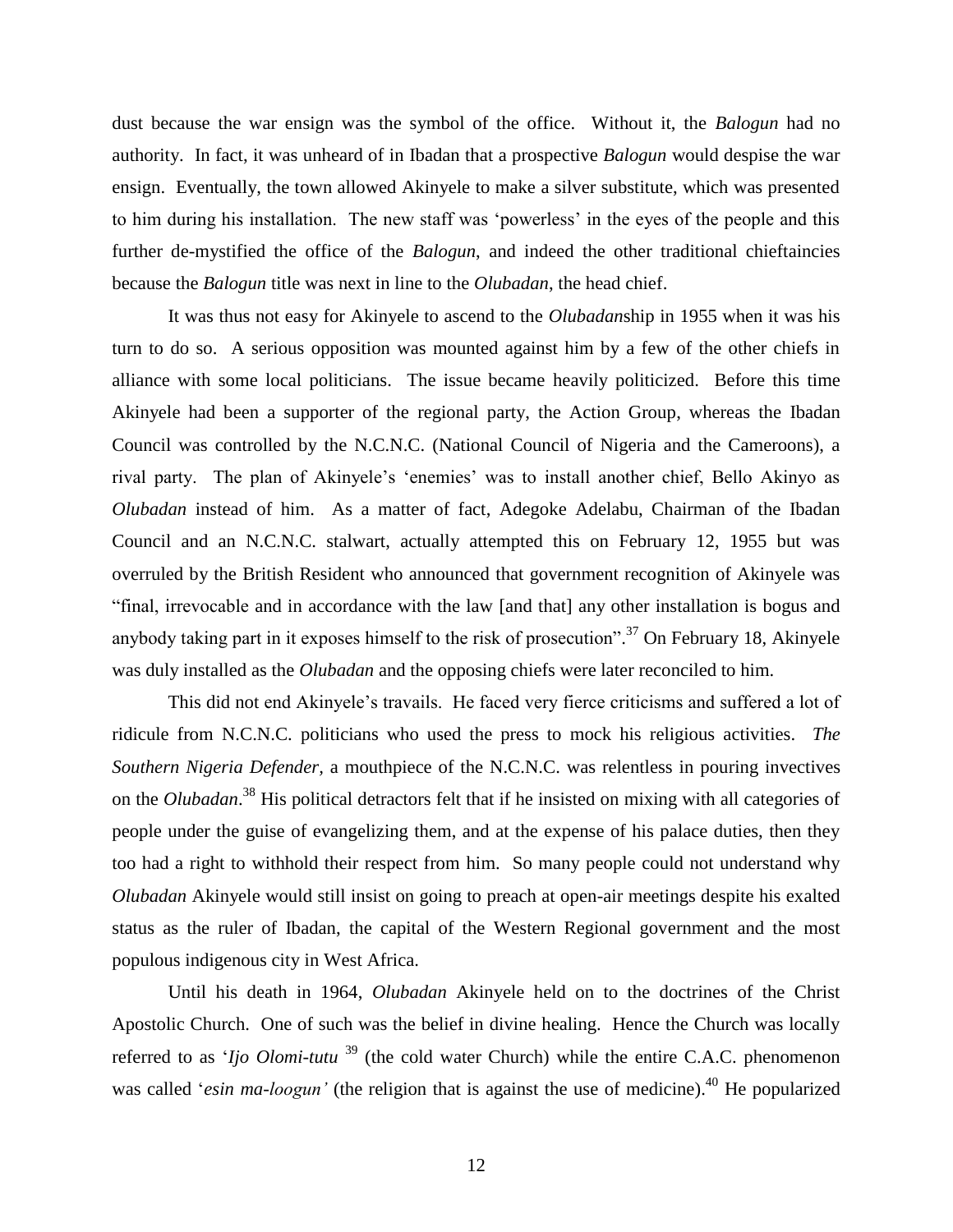the Church in Ibadan. He was known as a man of prayers, and he was not ashamed to evangelize and reach out to people of the lower classes from his position as traditional ruler. This had a dual impact. While it endeared him to the lower classes and presented him as a man of the people, it irritated the traditionalists and his political opponents. More than anything, Akinyele was known in his time for successfully resisting the traditional rituals attached to the throne of the *Olubadan*. 41

While on the one hand it could be said that Akinyele stripped the office of the *Olubadan* of its rituals thus de-mystifying it, on the other hand he brought a different type of prestige into the office. I.B. Akinyele was the first educated man that ascended the throne of the *Olubadan*. Previous *Olubadan*s had been stark illiterates. Akinyele brought into the office his long years of experience first as staff of the Native Authority, then as Councilor in the Ibadan council, and of course, nineteen years of moving up the chieftaincy ladder. His ascension was a triumph for the educated elite in Ibadan who had long wished that one of them would be *Olubadan*, for greater efficiency in administration and of course, for prestige. This was because it had become a reproach to Ibadan that as urbanized as the city was, its rulers were still not literate up to the mid 1950s.

As *Olubadan*, Akinyele was honoured by the colonial government as a Knight of the British Empire (K.B.E.). He was also appointed as a Minister without portfolio in the Western Region Government controlled by the Action Group.<sup>42</sup> After Akinyele, Ibadan has had several other educated *Olubadan*s, though none has been a Pentecostal. Of these all, and in fact, throughout the twentieth century, Akinyele had the most distinguished (though turbulent) career as *Olubadan*. He could withstand local opposition because of the support of the Regional government which he enjoyed. More significantly, the development experienced by Ibadan and the amenities provided by the Action Group government were locally attributed to Akinyele's contacts even though Ibadan was the seat of the regional government.

# *Post-Colonial Obas and Pentecostalism*

After the colonial period, the stakes in community politics were raised significantly. By the 1980s, there was considerable agitation for *oba*s that could attract 'development' to their respective domains. Meanwhile, the Pentecostal movement by the same period had also become increasingly intolerant of other Christian groups, namely, mainline Christianity and the *Aladura*.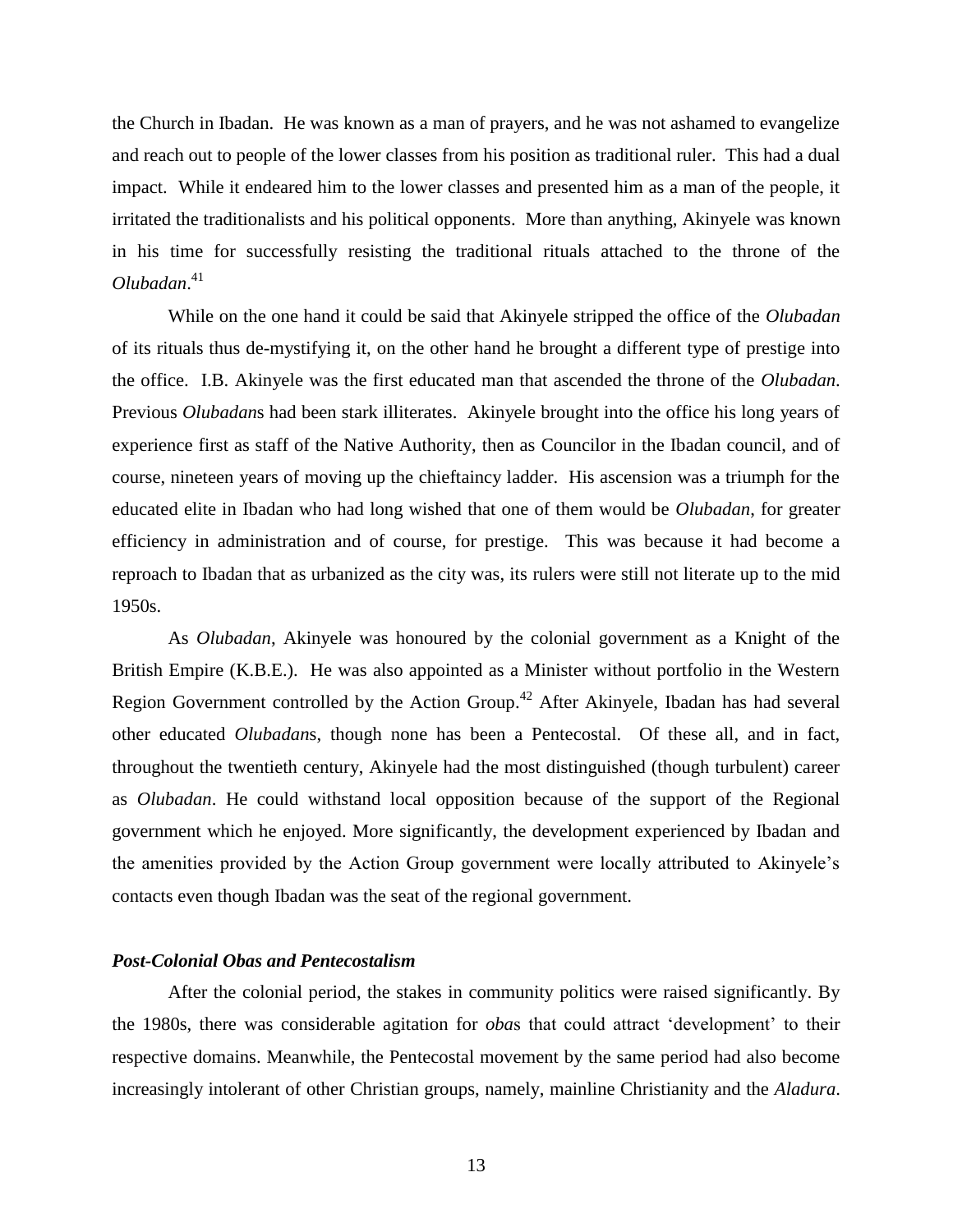By the 1990s, the 'Islamist' policies of the military regimes of Generals Babangida (1985-1993) and Abacha (1993-1998) had provoked instant opposition from Pentecostal circles leading to the gradual politicization of the Pentecostal identity in Nigeria.<sup>43</sup> Traditional religion also stood no chance with this rigid stance of Pentecostals. Given this situation, it is therefore remarkable that some 'born-again' Christians became traditional rulers while some traditional rulers also became 'born-again'. Pentecostalism, if carried to its logical conclusion and practiced in its strictest sense was prone to destabilize the traditional socio-political order and generate great crisis. So, what attracted Yoruba *oba*s to the Pentecostal message or, why would a 'born-again' ascend the highly ritualized Yoruba throne?

The answers to the above questions are largely to be found in the personal appeal that the Pentecostal message had for the *oba*s first and foremost as individuals. Many of the 'born-again' rulers interviewed for this study had been converted before they ascended the throne. For those who became converted as rulers, it appears personal considerations (the search for solutions to personal problems and the quest for spiritual fulfillment) drew them to Pentecostalism and not the prospect of any socio-political advantages they might enjoy as chiefs. *Oba* Matthew Oyekale, the *Ola-Aresa* of Masifa Ile (a small town of Oyo extraction but now in Osun State of Nigeria) had been a practicing Pentecostal for about six years before he ascended the throne in 1977. <sup>44</sup> More dramatic was the case of *Oba* Julius Fatanmi, the *Olura* of Ira (a small Ijesha town) who was already a Pentecostal Pastor before he became a traditional ruler.<sup>45</sup> On the other hand, *Oba* Olatunde Falabi, the *Akire* of Ikire was a Christian of the Cherubim and Seraphim Church before he became the *Oba* and later became born-again after about a decade on the throne.<sup>46</sup>

For these rulers and others with similar convictions, saying 'no' to traditional religious practices was a very tough issue for them and this generated considerable furore in their domains. The amount of heat generated depended on the approach of the ruler to the issue on the one hand, and the religious inclinations of the populace themselves on the other hand.

Matthew Oyekale ascended the Masifa throne at the age of twenty-six as an undergraduate law student of the University of Ife (now Obafemi Awolowo University). He later completed his studies and was called to the Nigerian Bar in 1980. Before he ascended the throne, he had earlier rejected the offer for about three years, because he was a born-again Christian and did not want to 'compromise his faith'. The chiefs and elders assured him that they would allow him to carry on with his religion. All they wanted was an educated candidate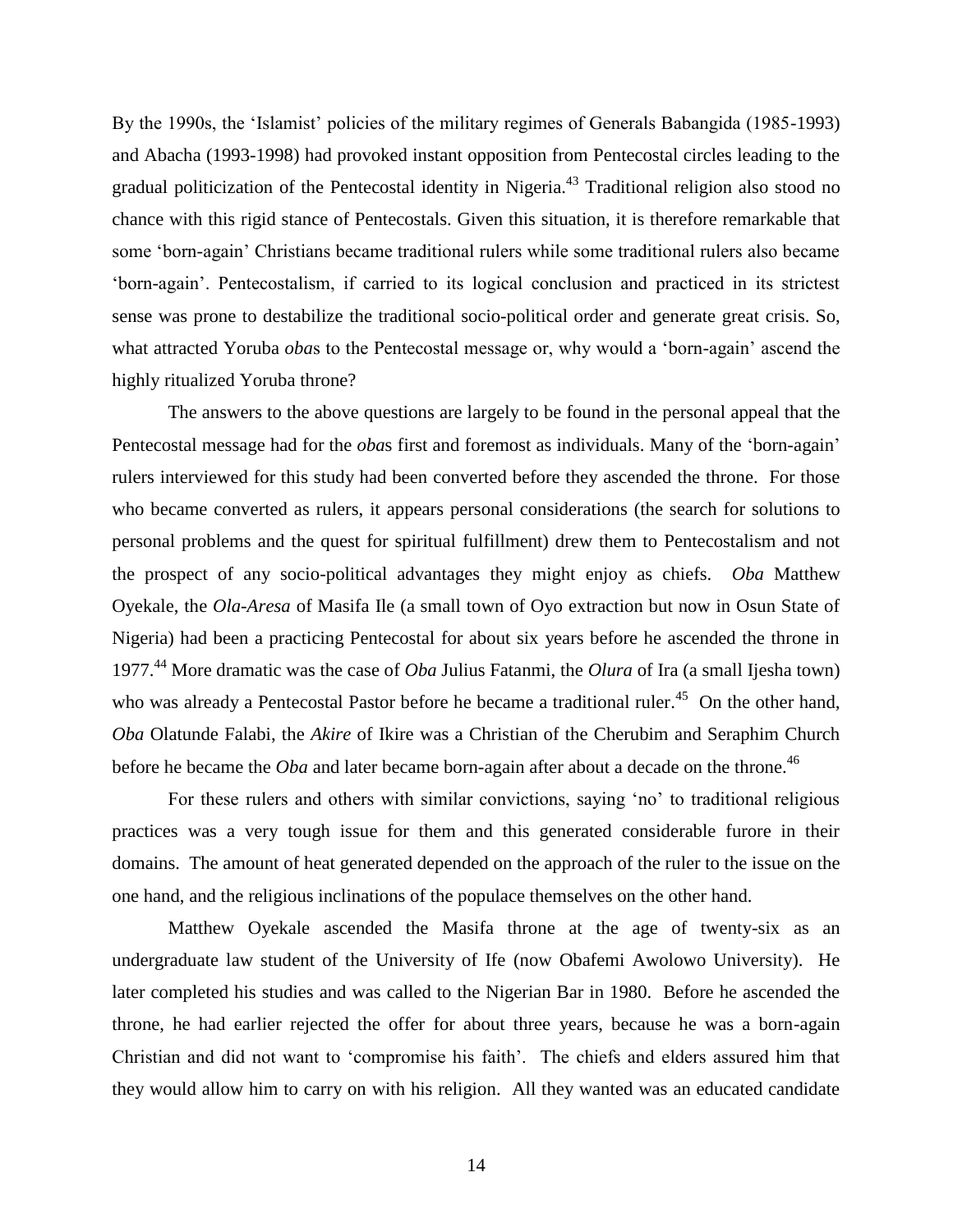for the throne. However, immediately Matthew became the *Oba*, the people came with all sorts of demands, which went against his faith. He was expected to participate actively in *Egungun* festivals and in the annual festival of *Orisha Olufon*, the most prominent local deity. Although majority of the population of the small town were Christians, mainly of Baptist extraction, the rest were Muslims and adherents of traditional religion. However, the traditionalists were powerful enough to hold the ruler to ransom. A lot of pressure was put upon him so he could conform to their practices. These oppositions ranged from palace boycotts by the chiefs, to civil disturbances. In his early days on the throne, he was denied all assistance and care that ought to have been given him as a young *oba* by his subjects. But he managed to survive all the opposition and hostility. His resilience for about twenty-five years has earned for him the muchneeded acceptance. He is now known and respected as a Pentecostal king who would not bow to, or participate in traditional religious practices. The people still engage in their traditional religious activities but they have stopped insisting on the *Oba*'s direct participation. 47

There is also the case of *Oba* James Ashaolu Adekeye the *Onimoji* of Imoji, a small community in Oke-Ero Local Government of Kwara State. James Adekeye, a retired civil servant from Kwara State was 'born-again' and an 'Elder' in his Pentecostal Church before he was offered the throne. Twice he declined the offer because he did not want to go into 'unchristian practices' and thus 'compromise his faith'. The offer came again the third time. By this time James was already fifty-eight years old. He then gave certain conditions to the people, namely that after becoming their ruler, they would not put pressure on him to participate in their traditional religious practices and *Oba*ship rituals, and that he would be allowed to practise his religion. Lawyers were called in to draft an agreement, which representatives of different sections of the community signed on behalf of the entire populace. It was only after this formal agreement had been signed that he agreed to be the *Oba*. Although Imoji was a predominantly Christian community, it was not without its traditional religious elements. However, these could not create any crisis because of the agreement, which had been signed.<sup>48</sup>

Olatunde Falabi, the *Akire* of Ikire, was a pharmacist before he ascended the throne in his mid-fifties in 1990, and he got born-again after almost a decade on the throne. Consequently, he gradually and tactfully stopped participating in traditional religious practices and other kingship rituals. However, because Ikire is a predominantly Muslim community, he could not turn his back on the Muslims. To maintain their goodwill, he still associates with them and today there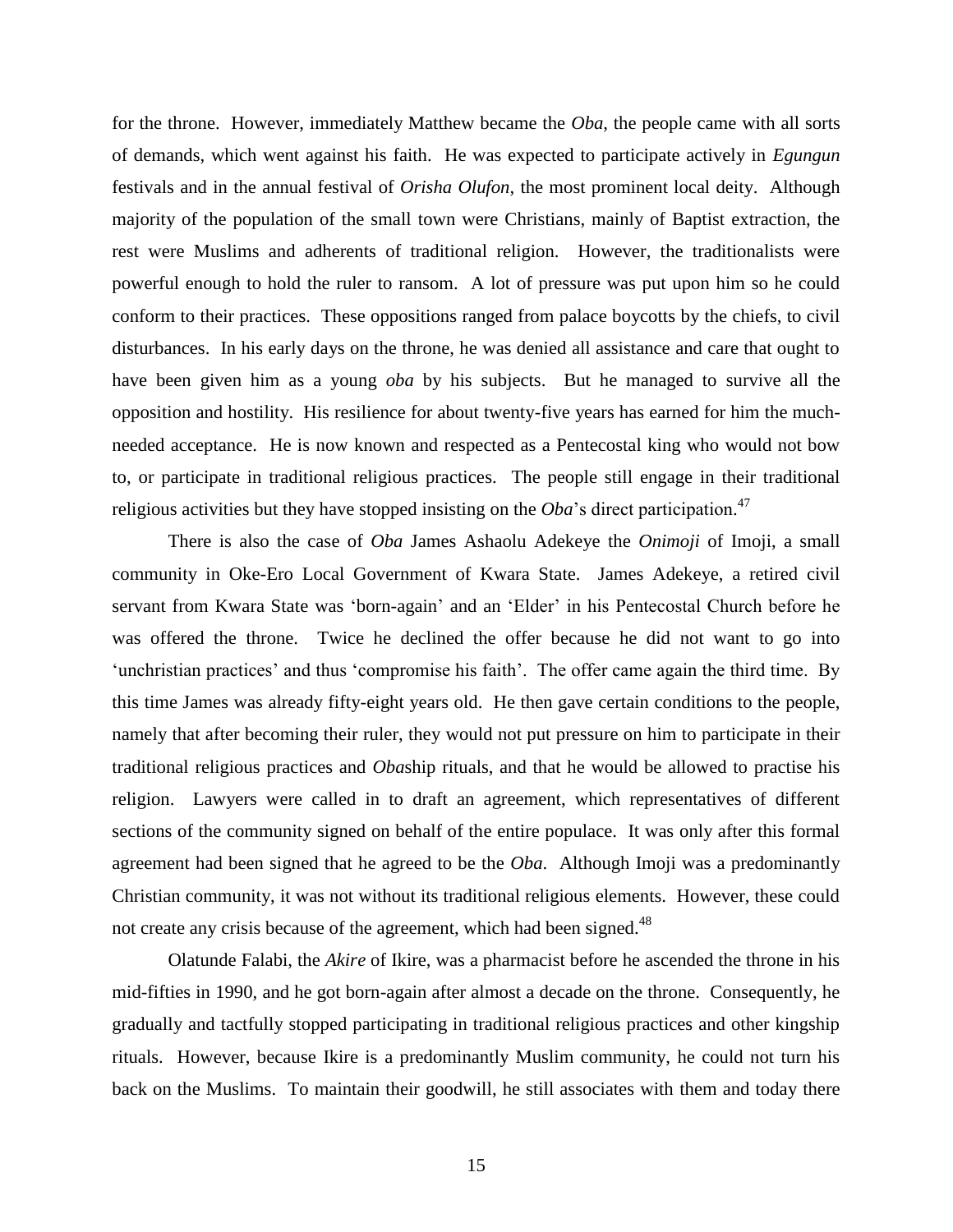are joint Muslim and Christian prayer sessions for the peace of the town.<sup>49</sup> This alliance with the Muslims effectively suppressed whatever hostility might have erupted from traditional religious adherents on account of the withdrawal of royal patronage. This has ensured peace to a certain extent, but the question is how far the Oba would be able to maintain this accord with the Muslims without jeopardizing his Pentecostal ideals.

From the different cases cited above, certain issues come up. First, it appears the general desire in some of the communities for an educated king, placed the Pentecostal candidates in an advantageous position from which they negotiated with their people, and were able to flout some traditional religious requirements. Many communities had high expectations of "physical development" (defined as provision of basic amenities and infrastructure), which, they believed, only an educated incumbent could attract from the relevant State or Federal authorities. Thus in the absence of equally educated 'traditionalists' (or eligible Muslim candidates from the particular cases analyzed here), the Pentecostal candidates were enthroned.

 This brings us to the legal element introduced in the case of the *Onimoji*. This seems to be a novelty in traditional politics and could well be said to be an extension of the *Onimoji*'s personal diplomatic skills. This contractual delineation of religious space in the community served to reduce tension, although it shows that while the ruler was not ready to compromise his own faith, the people were quite prepared to accommodate his demands. This buttresses the point made above on what a community stands to benefit from having an educated ruler, whether 'born-again' or not. These benefits are however not without cultural costs. Pentecostal rulers overtly or covertly have been promoting the erosion of traditional religious practices that negate their own faith, and are also attempting to evangelize the people once their initial hostility has been overcome. Such rulers even speak of additional benefits that accrue to their communities, which are accounted primarily in spiritual terms i.e. 'emancipation from the forces of evil' and of "phenomenal blessings".<sup>50</sup>

A pertinent question at this juncture is how to account for the difference in the cases described above that were ably managed by the *oba*s concerned and the two earlier examples of the *Olode* of Ode-Ekiti and the *Ogboni* of Ipole, which erupted in crisis. First, there is the issue of variation in the local power configuration. In a situation where an incumbent relentlessly espouses a contrary religious ideology without any real or perceived support from higher (State or Federal) political authorities, it could be difficult to avert a crisis situation. Where the rival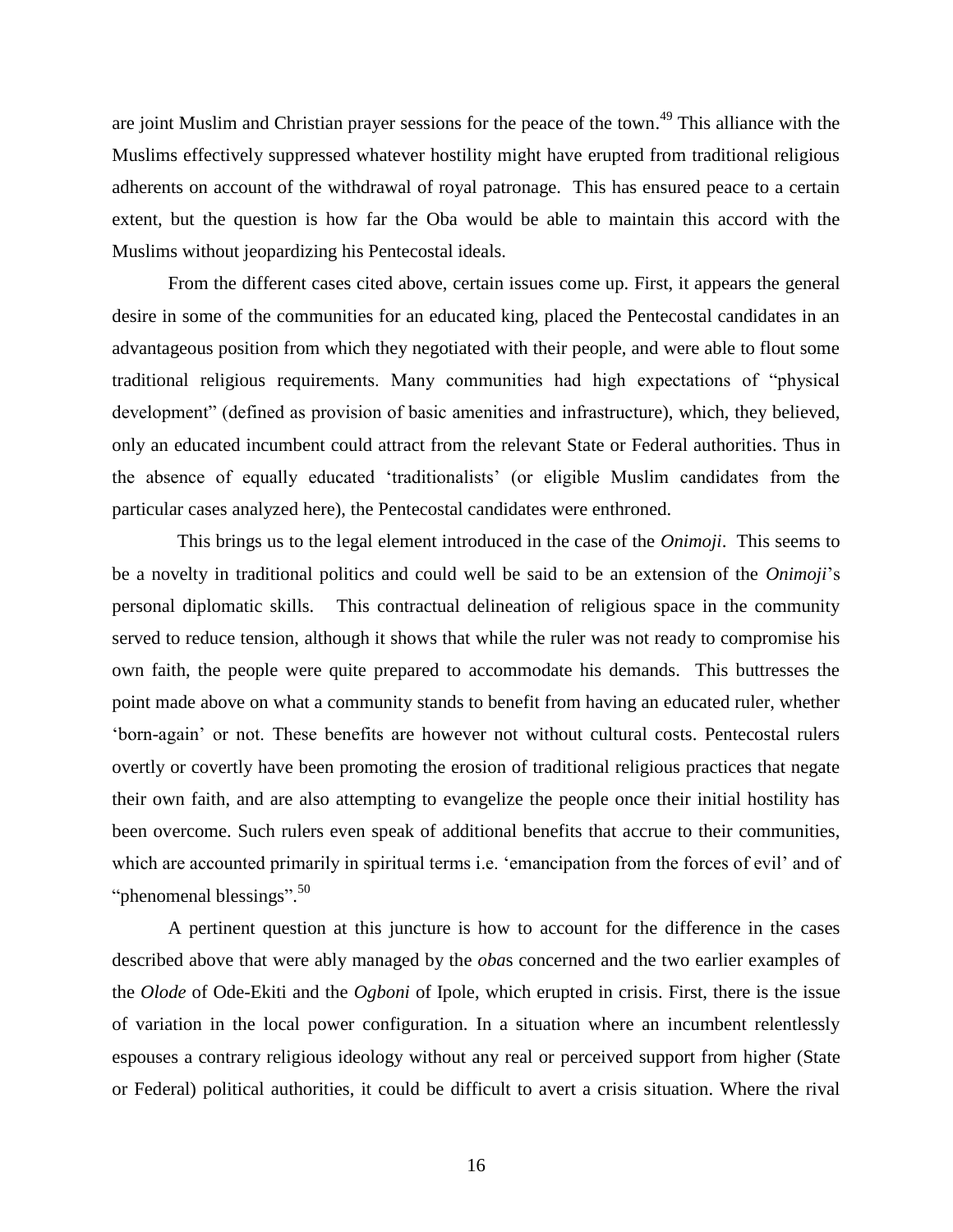traditional authorities are the ones with such political contacts, the 'born-again' *oba* has little hope of survival. Secondly, the quality of his rule, in terms of the amount of 'development' and modernization he has been able to attract to his domain, if high, could mitigate the opposition, which his 'unpopular' conversion may attract. Thirdly, there is the support or bulwark offered by prominent 'sons and daughters of the soil' who wield considerable influence in local politics.

Today, the born-again rulers in Yorubaland are not many, and so one of their survival strategies is to network and interact with one another. In Osun State, for example, they actually established a formal association called Association of Born-Again Christian *Oba*s (AOBACO). The objectives of this Association are two-fold. One is to encourage and strengthen one another while the other is to reach out to their fellow *Oba*s and evangelize them.

All the examples given in this segment relate to rulers of small, rural communities and so the question is what about the paramount *Obas*, particularly those in the urban centers. A few of these are also born-again, but probably due to the complexities of their communities and the numerous stakeholders they need to tackle locally, they have not been so vocal with their religious beliefs. It thus appears that it is quite possible for such an *oba* to maintain a private Christian conscience while at the same time participating directly or by proxy in vital rituals considered necessary by the community for its wellbeing. Two examples of this would suffice. The late *Olufi* of Gbongan, *Oba* (Dr.) Solomon Oyewole Babayemi, Akinrinola I (1989-1997) was before his accession a research fellow at the Institute of African Studies, University of Ibadan. His past research into various aspects of Yoruba culture and religion such as the *egungun* cult and *Ifa* oracle made him, as *oba*, more tolerant of traditional religious practices without necessarily jeopardizing his personal Christian conscience.<sup>51</sup> In fact, the personal challenge to Babayemi appears not to be the demands of traditional religion, but the depth of his own research into Yoruba culture and religion. When confronted by his Christian friends about his tolerance for Yoruba religion, he was said to have assured them that "he will never sacrifice his faith in God on the altar of his means of livelihood (career)".<sup>52</sup> Significantly, his reign was devoid of any major crisis. Despite his credentials as a past leader of the Christian Union in his university days at Ife (1963-1966), he demonstrated unusual insight and respect for Yoruba traditional culture and religion.<sup>53</sup>

A second example is that of the *Ooni* of Ife, *Oba* Okunade Sijuade, Olubuse II. On November 3, 2001, the Ooni made a public declaration at the Glory Tabernacle (a large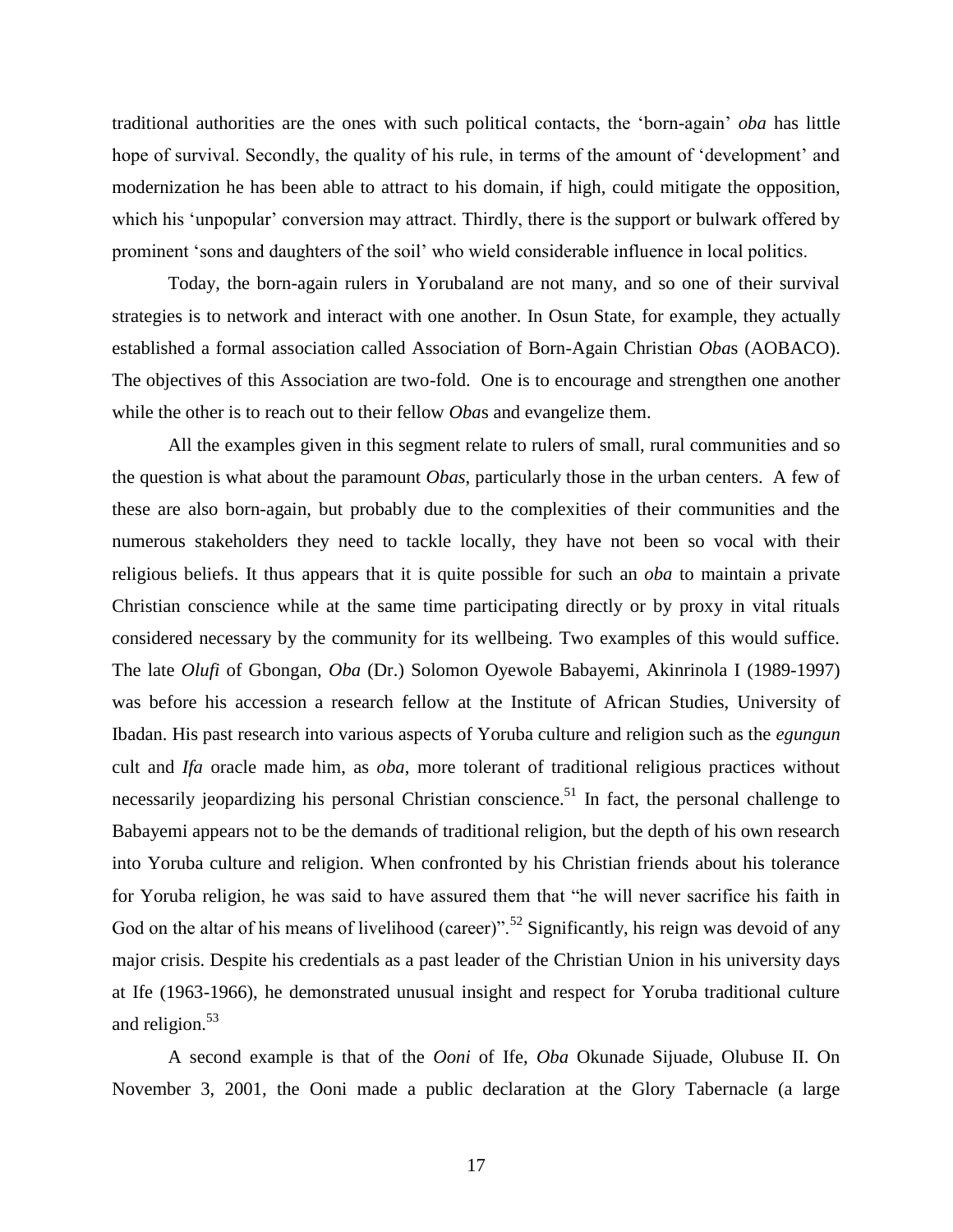Pentecostal Church in Ibadan) during a special programme that he was relinquishing his title of "*Oluaye*" (possessor of the universe) in complete deference to the Almighty God, who he considered to be the *de facto* "*Oluaye*".<sup>54</sup> The traditional title of "*oluaye*" was not a presumptuous appropriation by the *Ooni* but reflected ancient belief in the divinity of the ruler. Therefore, this act of 'deference' to God was interpreted in local Pentecostal circles as marking the conversion of the *Ooni,* who traditionally is believed to personify Yoruba religion. However, since that incident, the *Ooni* has not failed to carry out his traditional ritual obligations while at the same time faithfully attending Christian gatherings. He appears to have cultivated a private Christian conscience that does not interfere with the discharge of his official duties as custodian of Yoruba tradition.

#### **CONCLUSION**

From the several cases cited in this article, it appears there are two categories of 'bornagain' *oba*s: those with private Christian consciences and public tolerance for other faiths, and those who openly publicize their conversion and exhibit zero tolerance for the demands of other faiths. *Oba*s in the latter category generally experience more turbulence than those in the former. The *oba*s that publicize their religious affiliation are not necessarily apolitical. They utilize several levers: the people's desire for an educated *Oba*, which make them grant certain concessions; and, support from the 'regional government' or the party in power (as was the case of Akinyele). However, the rulers had a hard time 'christianizing' traditional institutions. But it appears that in certain places like Ibadan under Akinyele, the traditional system was able to survive bereft of some of its 'unchristian' aspects without altering its basic identity.

There is also the issue of the reaction of the community. It should be noted that many of these communities have heterogeneous population. Hostility to the ruler comes from traditionalists, political opponents, and others who have certain scores to settle with him. Sometimes sympathy for the ruler might not even be forthcoming from mainline Christians within his domain who might consider him as being fanatical and extreme. However, other Pentecostal groups usually rally round the embattled ruler to encourage, support and pray with him during his period of 'persecution'. The most important support comes from either educated elite groups within or outside the community or from 'government circles'. But it appears that generally, traditional religious practices are becoming eroded as more people turn to either Islam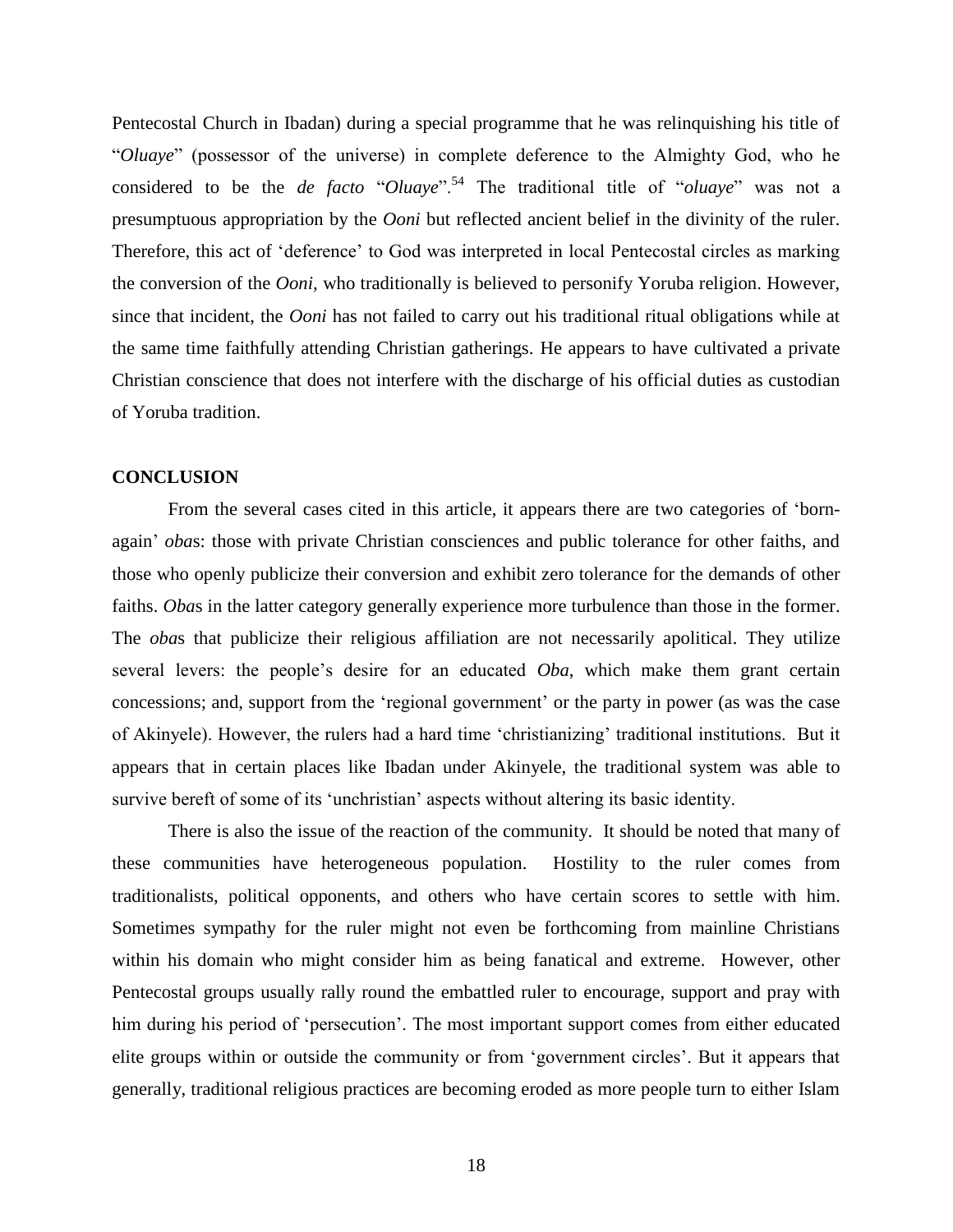or Christianity. Many of the rituals associated with the *Oba*ship institution are being jettisoned. For example, in 1997 at a Conference of Ijebu *Oba*s, it was resolved that burial of *Oba*s in Ijebuland would henceforth be "in accordance with the religious faith of the *Oba*, rather than age-old tradition in which so much secrecy shrouded royal internment".<sup>55</sup>

Moreover, the case of Imoji shows that subjects' reaction to born-again rulers' refusal to comply with certain traditional demands needs not always be hostile. The contractual manner in which the case was handled and the ensuing respect for the agreement by the people demonstrate their willingness to accommodate their ruler. It was also an indicator that the population has an overwhelming Christian majority. This fact notwithstanding, it is likely that the relative peace in Imoji will continue only as long as the ruler maintains his integrity and discharges his duties effectively and attracts the much desired 'development' to his domain. Any slackness on his part may attract unrest within the community.

This brings us to the role of the educated elite as power brokers in their local communities. The failure of the state system evident in its inability to provide basic facilities has made grassroots communities to resort to self-help schemes. Educated sons and daughters located within their communities and in larger urban cities form development associations to champion the transformation of their homelands. Their success in this regard has earned for them a voice in their communal politics. Thus when it comes to the choice of *Oba* or support for an embattled incumbent, their endorsement is equally as important as (if not more than) that of the traditional kingmakers. These elite associations are gradually becoming institutionalized within their respective communities.

How do we then characterize the born-again rulers? Are they insensitive to the yearnings of their subjects or are they victims of a clash of cultures? Pentecostalism, from what we have seen so far has spawn a culture of its own. At the same time, traditional religion is gradually losing its hold on the people. While at the level of the average individual the contradictions and identity crisis of religious conversion could be privately handled, it is not so at the level of the born-again rulers. Their religious convictions become matters of public debate and consequently generate considerable furore. The born-again chiefs are thus products of the Pentecostal culture that has come to stay and is thriving not only in Yorubaland but also in other parts of the globe.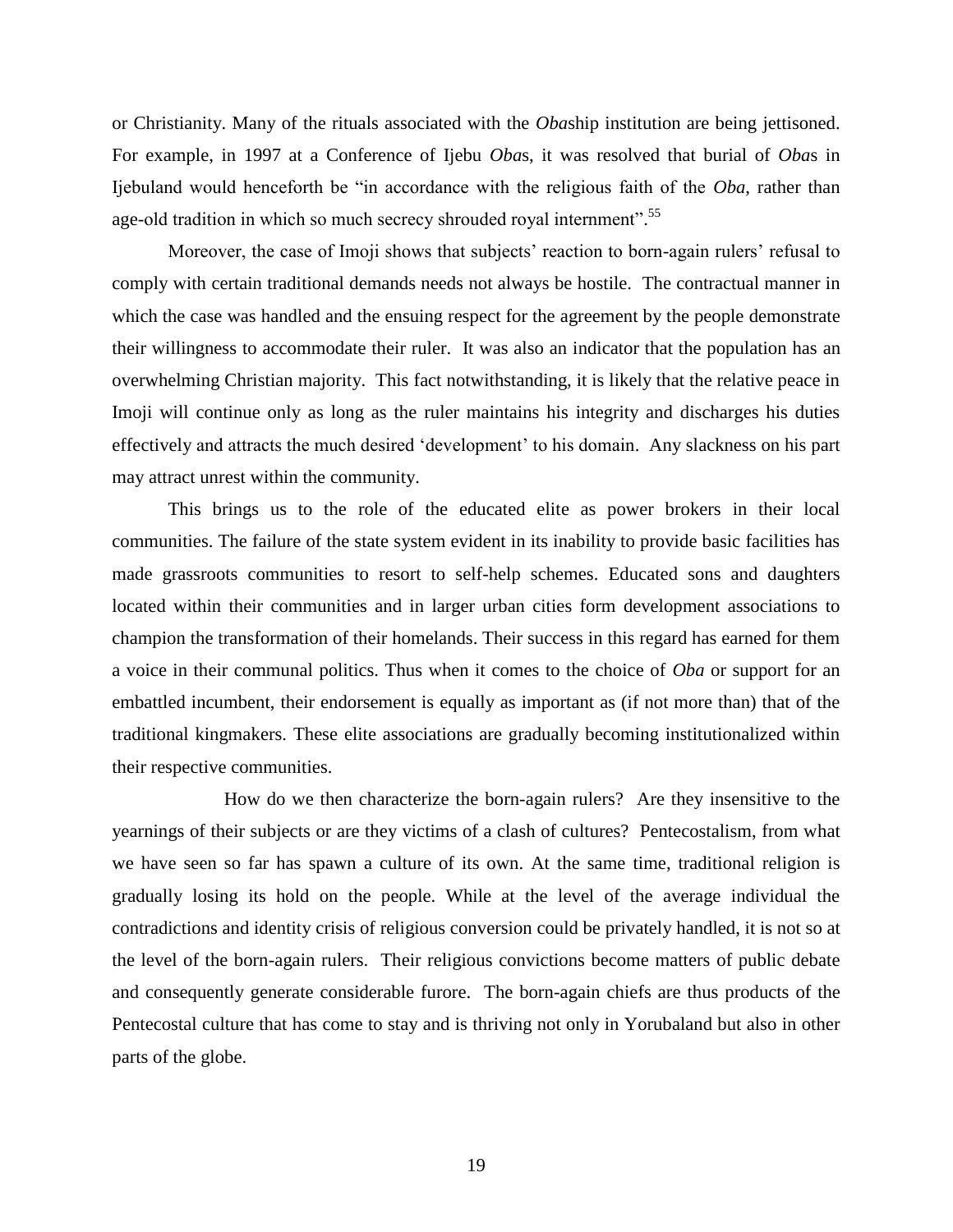Finally, there is also the need for the born-again rulers not just to focus on deconstructing traditional structures that are unacceptable to them, but also to offer society a viable alternative. The vital question is: What set of values are they propagating through their own lives and the quality of their administration? The life of I.B. Akinyele is a case in point. Akinyele challenged the unchristian practices of his times and left behind an enviable record of administrative distinction and personal integrity. Born-again rulers ought to borrow from this so that the sour taste that is left in the subjects' mouths because of the dismantling of certain aspects of the traditional structure could be mitigated by the high quality of their reign and by the fruits of their industry. Perhaps, a more pragmatic option is that adopted by those *oba*s that maintain a private Christian conscience and demonstrate some degree of tolerance for traditional religious practices deemed necessary for the stability of the community. Pentecostal leaders may call this "compromise" or "syncretism", but if conversion is understood as a process, then it is clear that the complete break from the past recommended by Pentecostal doctrine upon conversion is not always promptly accomplished, especially in the case of Yoruba *oba*s.

#### **Notes and References**

- 1. Wale Sadeeq, "How Born-Again Oba Was Deposed, Stripped Naked Over Rituals", *Nigeria Tribune* (Ibadan), August 1, 2003, 22.
- 2. Gbenga Ariyibi, "Born-Again Traditional Ruler Dethroned in Ekiti", *The Vanguard*, July 24, 2003; Wale Akinola, "Banished: For Being 'Born-Again' Monarch Dethroned", *Sunday Vanguard*, August 3, 2003. This incident has since been listed on several Christian websites as a case of 'religious persecution'. Such websites include<http://www.christianforums.com/showthread.php?+=52494> and [http://www.compassdirect.org/en/newsarcen.php?idelement=2257&critere=&countryname=&rowcur](http://www.compassdirect.org/en/newsarcen.php?idelement=2257&critere=&countryname=&rowcur=666)  $\equiv 666$
- 3. Hammed Bodunrin, "Truce in the Palace: Banished Oba Returns After Three Years", *Daily Sun* (Lagos), March 28, 2007, 15.
- 4. J.D.Y. Peel, "Conversion and Tradition in Two African Societies: Ijebu and Buganda", *Past and Present*, No. 77, (Nov. 1977), 108.
- 5. Michelle Gilbert, "The Sudden Death of a Millionaire: Conversion and Consensus in a Ghanaian Kingdom", *Africa*, 58:3 (1988), 291-314.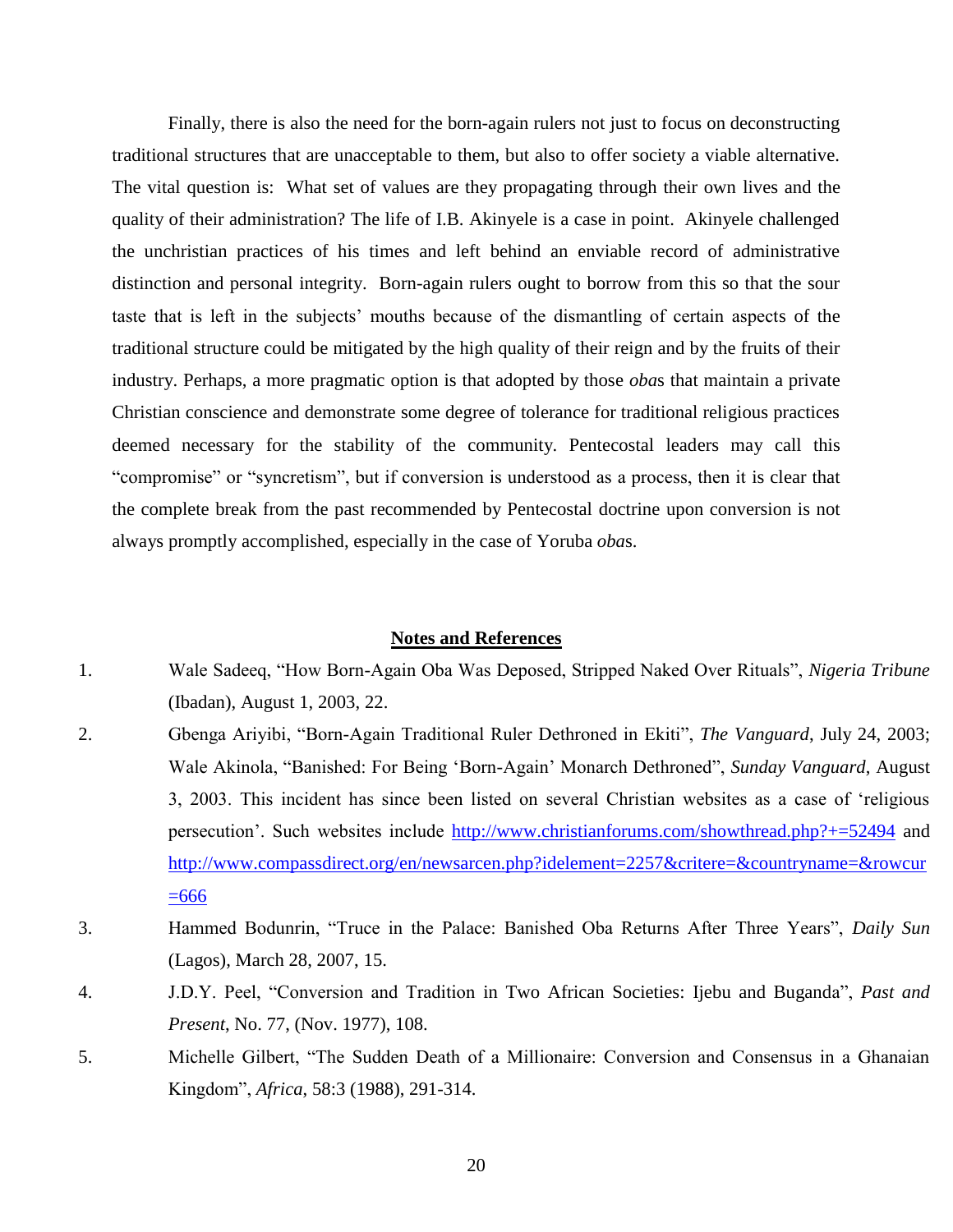- 6. Ibid, 292.
- 7. Ibid; Peel, "Conversion and Tradition"; Emmanuel Akyeampong, "Christianity, Modernity and the Weight of Tradition in the Life of Asantehene Agyeman Prempeh I, c. 1888-1931", *Africa* 69:2 (1999), 279-311.
- 8. Akyeampong, "Christianity, Modernity and the Weight of Tradition", 279-280.
- 9. Peel, "Conversion and Tradition", 120.
- 10. Michelle Gilbert, "The Christian Executioner: Christianity and Chieftaincy as Rivals", *Journal of Religion in Africa*, 25:4 (1995), 347-386.
- 11. Peel, "Conversion and Tradition", 129.
- 12. Akyeampong, "Christianity, Modernity and the Weight of Tradition", 282.
- 13. Olufunke Adeboye, "Visionaries of a 'New Order': Young Elites in the Politics of Colonial Western Nigeria", *AAU: African Studies Review*, 1:3 (2004), 118-153.
- 14. Lillian Trager, *Yoruba Hometowns: Community, Identity and Development in Nigeria* (Ibadan: Spectrum Books Limited, 2001), 147-153.
- 15. J.D.Y. Peel, "Olaju: A Yoruba Concept of Development", *Journal of Development Studies*, 14:2 (1978), 139-165.
- 16. Olufunke Adeboye, "Pentecostal Challenges in Africa and Latin America: A Comparative Focus on Nigeria and Brazil", *Afrika Zamani*, Nos. 11&12 (2003-2004), 136-159; Matthews A. Ojo, "The Contextual Significance of Charismatic Movements in Independent Nigeria", Africa, 58:2 (1988), 175-192.
- 17. Matthews A. Ojo, *The End-Time Army: Charismatic Movements in Modern Nigeria* (Trenton, N.J.: Africa World Press, 2006).
- 18. See V. Synan (ed.), *Aspects of Pentecostal-Charismatic Origins* (Plainfield, N.J.: Logos Books International, 1975); M.W. Dempster, B.D. Klaus and D. Petersen (eds.), *The Globalization of Pentecostalism: A Religion Made to Travel* (Oxford: Regnum Books International, 1999).
- 19. J.D.Y. Peel, *Aladura: A Religious Movement Among the Yoruba* (London: International African Institute and Oxford University Press, 1968).
- 20. Ojo, *End-Time Army*, 31-32.
- 21. For detailed studies of these churches see Akinyele Omoyajowo, *Cherubim and Seraphim: The History of an African Independent Church* (New York: Nok Publishers International, 1982); H.W. Turner, *African Independent Church* 2 vols. (Oxford: Claredon Press, 1967); Afe U. Adogame,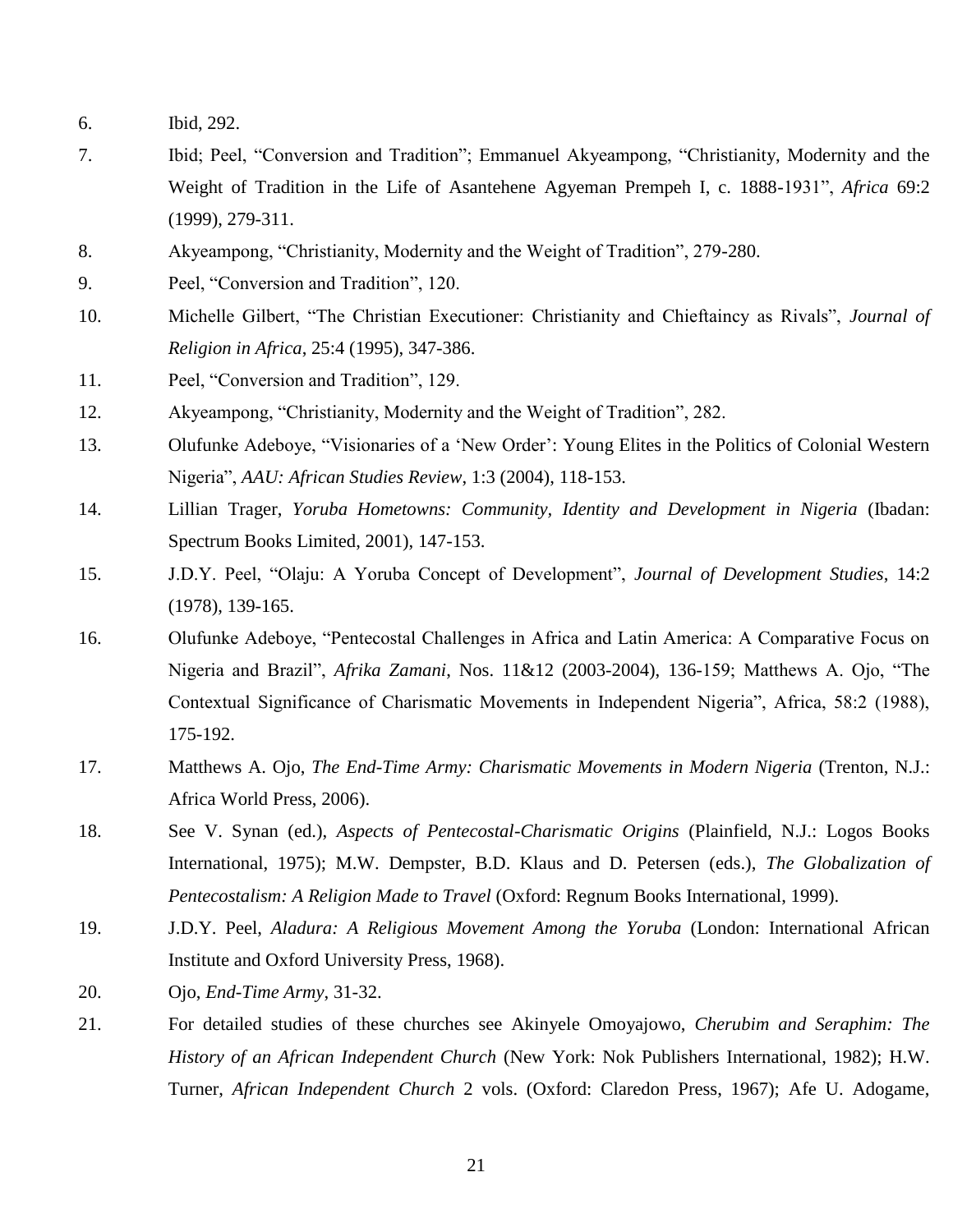*Celestial Church of Christ: The Politics of Cultural Identity in a West African Prophetic-Charismatic Movement* (Frankfurt am Main: Peter Lang, 1999).

- 22. Ojo*, End-Time Army*, 31.
- 23. O.A. Adeboye, "Babalola, Ayo Joseph" in Phyllis G. Jestice (ed.) *Holy People of the World: A Cross-Cultural Encyclopedia* (Santa Barbara, California: ABC Clio, 2004), 93-94; D.O. Olayiwola, "Joseph Ayo Babalola" in J.A. Omoyajowo (ed.), *Makers of the Church in Nigeria* (Lagos: CSS, 1995).
- 24. J.D.Y. Peel, *Religious Encounter and the Making of the Yoruba* (Bloomington: Indiana University Press, 2000), 314.
- 25. Ojo, *End-Time Army*, 36-37.
- 26. Ibid, 181.
- 27. For detailed studies on this group see Matthews A. Ojo, "Deeper Life Christian Ministry: A Case Study of the Charismatic Movements in Western Nigeria", *Journal of Religion in Africa*, 18 (1988), 141-162; Matthews A. Ojo, "Deeper Life Bible Church of Nigeria" in Paul Gifford (ed.), *New Dimensions in African Christianity* (Ibadan: Sefer Books, 1993), 161-181.
- 28. Ruth Marshall-Fratani, "Mediating the Global and the Local in Nigerian Pentecostalism" in Andre Corten and Ruth Marshall-Fratani (eds.), *Between Babel and Pentecost: Transnational Pentecostalism in Africa and Latin America* (London: Hurst & Company, 2001), 80-105.
- 29. The biblical Nicodemus was a secret disciple of Jesus Christ. Biblical references to him could be found in John 3: 1-21; 7:50; 19:3.
- 30. J.A. Atanda, *An Introduction to Yoruba History* (Ibadan: Ibadan University Press, 1980), 19-20.
- 31. E.B. Idowu, *Olodumare: God in Yoruba Belief* (London: Longmans, 1962), 132.
- 32. Olufunke A. Adeboye, "The Ibadan Elite, 1893-1966", Unpublished Ph.D. Thesis, University of Ibadan, 1996, 223.
- 33. Ayokunnu Ogunranti, "Pastor and Politician: Isaac Akinyele, Olubadan of Ibadan" in Elizabeth Isichei (ed.), *Varieties of Christian Experience in Nigeria* (London: Macmillan, 1982), 131-136.
- 34. Adeboye, "The Ibadan Elite", 164.
- 35. J.A. Ayorinde, *Igbesi Aiye Oba Akinyele* (Ibadan: Oxford University Press, 1977), 27.
- 36. Ibid, 14.
- 37. National Archives Ibadan (NAI) CE/N2. E.W.J. Nicholson, "Report of the Commission of Inquiry into the Administration of the Ibadan District Council", (1955), 5.